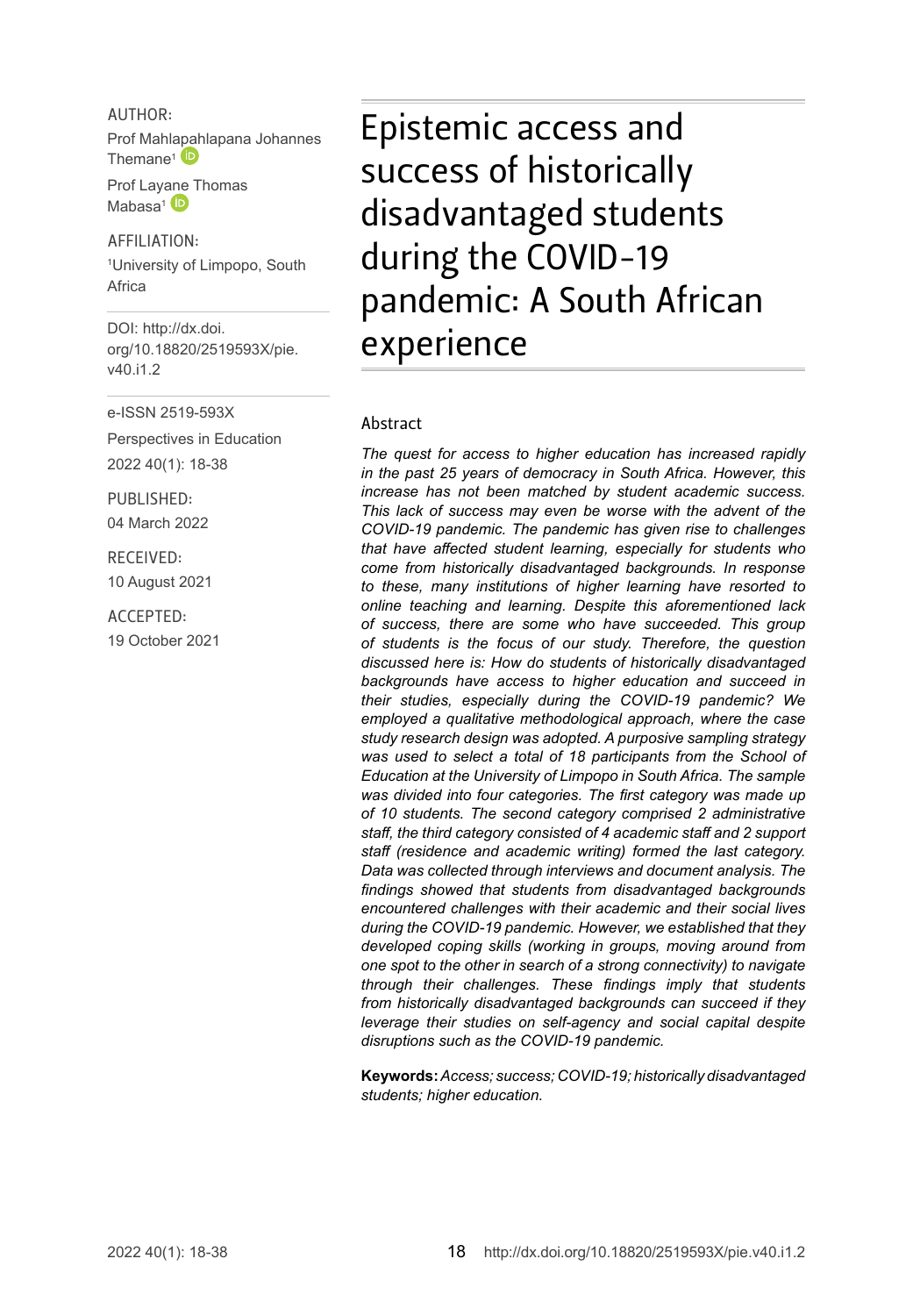# 1. Introduction

When the new democratic government in South Africa came to power in 1994, there was a need to improve different sectors of society. Amongst other sectors to be improved, was the students' participation rate in higher education. This was done by developing different policies. These policies paved the way for the creation of a single non-racial education dispensation, transformation of the curriculum, democratisation of university management and increasing access and success (access and success roughly means when students are given the necessary support to succeed in their studies. More on this is discussed in the literature review section) to the previously disadvantaged students in higher education (Badat, 2014). However, some of the aspirations these policies have not achieved, such as whether the agenda as set out by White Paper 3, has been realised (Essop, 2020).

The White Paper 3, 1997 (Department of Education [DoE], 1997) succinctly captures the spirit of the transformation agenda of higher education in South Africa. Its purpose was to address the national needs by facilitating increased access to, and articulation between, career-focused and general academic programmes, thus facilitating student mobility between different programmes. Its first step was to provide guidance on the shape and size of higher education and to obviate the homogenisation of the system by widening access (DoE, 1997). As Pillay (2020) indicates, this was also meant to increase participation rates in dealing with historical inequities and improve the lives of the citizens in South Africa. This led to a rapid increase in student enrolments, which has not been matched with student academic success Cross, 2018). For example, at the University of South Africa (UNISA), (a distance learning institution with a high student intake in South Africa)

… the headcount enrolments of school-leavers, that is, students in the 18–22 age-group increased by 45.3% - from 43 422 to 63 109 - between 2005 and 2017; and in the 18-24 age-group11 it increased by 59.7% - from 64 158 to 102 448, an annual average growth of 4%, which is slightly below that for students in the 25 and above age-group (Essop, 2020:14).

Consequently, some scholars started to question the issue of focusing on the drive for students' physical access to institutions of higher learning without looking at their epistemic access and success (Morrow, 2009; Manik, 2015).

From 1994 to 2014, access to higher education was still very limited (Badat, 2005; Nel & Kistner, 2009; Leibowitz & Bozalek, 2014). However, in the past five years there has been an exponential increase in access to higher education (Tjonneland, 2017). The goal of increasing access and success in institutions of higher learning has not been realised in the past 25 years. This is evidenced by a small number of throughput rates in institutions of higher learning, especially amongst the previously disadvantaged students (Tisnneland, 2017). White Paper 3 hinted at this slow progress when it observed that there were obstacles to epistemic access and success, such as poor funding, low throughputs and high dropout rates (Education White Paper 3, DoE, 1997; Essop, 2020). This situation may even be worse during the current COVID-19 pandemic (Badat, 2020; Le Grange, 2020; Motala, Sayed & de Kock, 2021; Dlamini & Ndzinisa, 2020). In addition, these studies have not looked at its influence on the historically disadvantaged students, specifically. Since the pandemic is likely to exacerbate the situation, there is a need for studies on epistemic access and the success of these students during the COVID-19 pandemic. This may help to understand and manage its impact by formulating policies on the pandemic in higher education.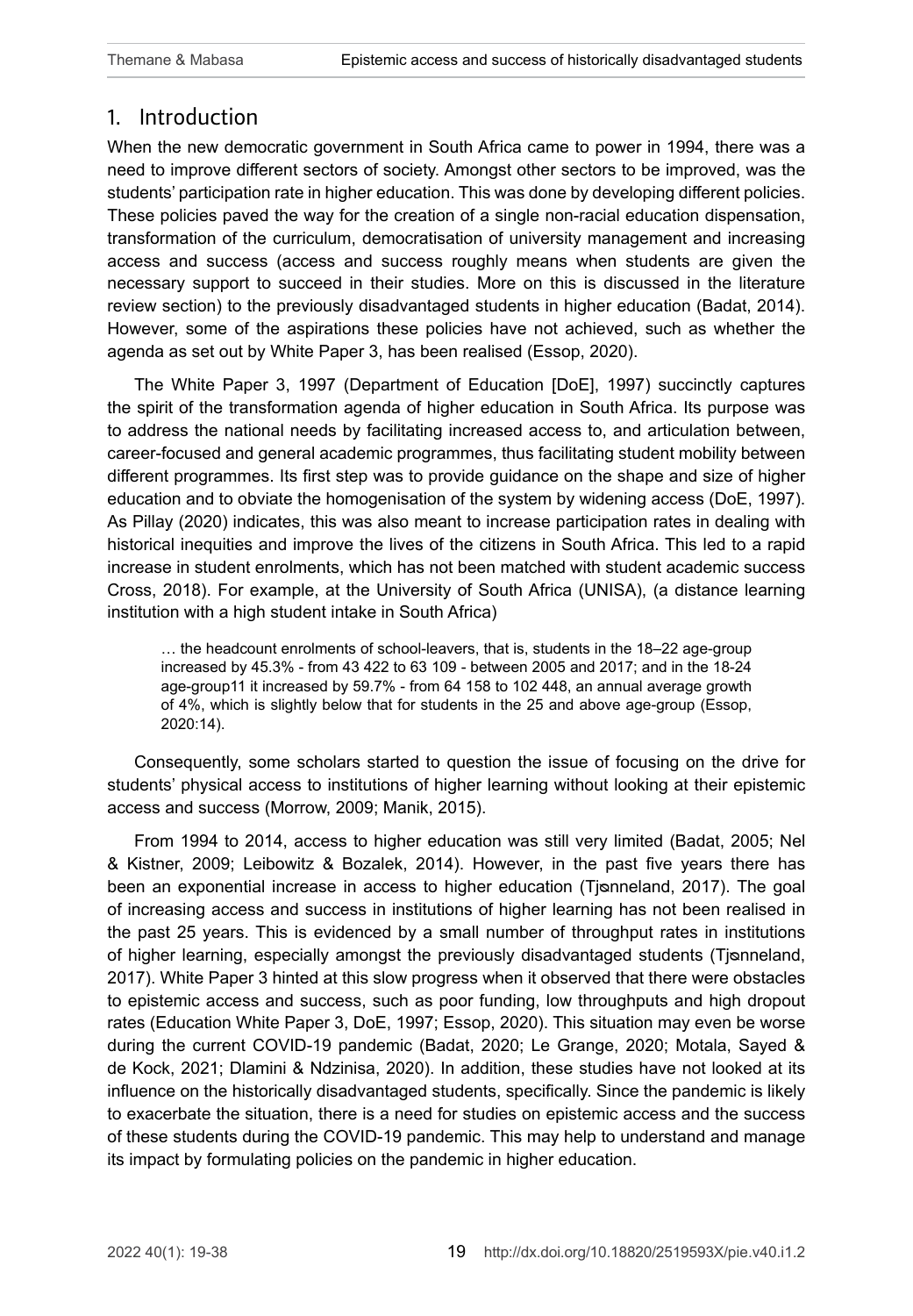# 2. Literature review

The literature review is divided into six sub-themes. The sub-themes are: the COVID-19 pandemic and its impact on higher education, the conceptualisation of epistemic access, the conceptualisation of epistemic success, historically disadvantaged students, enabling factors affecting students' epistemic access and success and challenges to students' epistemic access and success.

# *2.1 The COVID-19 pandemic and its impact on higher education*

The COVID-19 pandemic disease has caused unprecedented harm to society (Diluxe *et al.,* 2021). Its advent had an impact on different aspects of society including higher education. The sudden closure of universities and subsequent departure of students from campuses led to an alternative approach to teaching and learning. They had to resort to online learning. As Maatuk *et al.* (2021) indicate, this includes web-based education, digital learning, interactive learning, computer-assisted teaching and internet-based learning. However, the sudden change to online learning brought with it several challenges. Challenges include a lack of social interaction amongst students (Alexander, 2008) and disparities among students in terms of access to online teaching and learning (Azubuike *et al.,* 2021).

A review of literature on epistemic access and success reveals that it has been a hotly debated subject. As Nyamupangedengu (2017) indicates, the debate on student epistemic access and success dates back to the 1990s. It then became prominent during the student protests (#FeesMustFall Movement) of 2015 and 2016, which were initially ignited by unaffordable fee hikes (Costandius *et al.,* 2018). Blame was also placed on the irrelevant curricula, which led to the call for a decolonised curriculum by students (Costandius *et al.,* 2018).

Concomitant to this, was the issue of epistemic access and success. Since then, there has been a steady increase in literature on these specific issues (Du Plooy & Zilindile, 2014; Lewin & Mawoyo, 2014). This debate can be categorised into three themes: the debate about the concept epistemological access (Morrow, 2009; CHE, 2010), factors affecting students' epistemic access (Bozalek, Garrawy & McKenna, 2011; Lewin & Mawoyo, 2014; Maphosa *et al.,* 2014), factors affecting students' success (Lewin & Mawoyo, 2014; Nyamupangedengu, 2017) and challenges in dealing with epistemic access and success (Lewin & Mawoyo, 2014; Cross, 2018; Manram & Maistry, 2018; Toquero, 2020).

# *2.2 Conceptualisation of epistemic access*

The concept of student epistemic access is a contested terrain because there are different meanings attached to the concept. This makes it difficult to reach a common understanding of the concept. These meanings can be grouped into two categories. Those that see access as merely a physical entry into an institution of higher learning and those that go beyond physical access to include the support (additional teaching time, peer mentoring and tutorials) that goes with it. Alexander (2008) and Gamede (2006) explain access only as a physical entry into an institution of learning. Other scholars (Badat, 2014; Cross & Atinde, 2015; Du Plooy & Zilindile, 2014) explain access as a process that involves integration into university academic life and the ways of knowing and connecting it to opportunity and success. Therefore, our perception of access is that it is more than a mere physical presence. It calls for the creation of an enabling environment by the provision of resources such as academic, administrative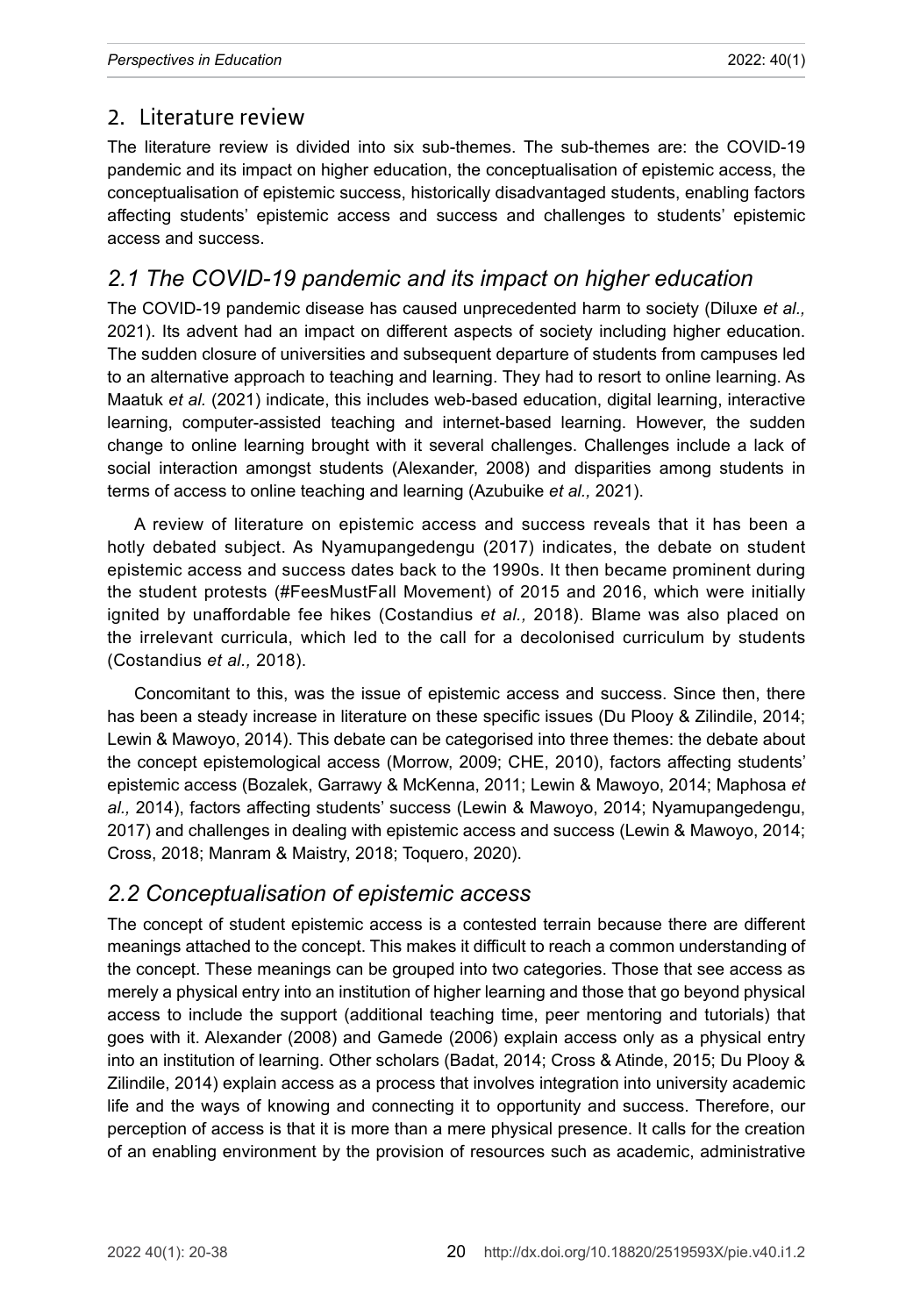and support staff. It also requires the provision of tutorials and academic development support services to students (Morrow, 2009).

# *2.3 Conceptualisation of epistemic success*

On the other hand, epistemic success, similar to the concept of access, also carries multiple meanings because of its fluidity. Thus, it is not easy to confine it to one meaning. Therefore, it is difficult to have a common understanding of what it means. In some instances, it may refer to cognitive abilities such as achievement in learning; whereas in some cases it may refer to social wellbeing, which encompasses good social relations or interrelations in an ecological psycho-social system (Morrow, 2009). The system may include collaborative knowledgebuilding, reflective learning, individual construction of knowledge (self-efficacy) and the ability to apply knowledge in practical situations (Lonka, Ketonen & Vermunt, 2021). Regarding collaborative learning, success means that the student should be able to work with others effectively in order to succeed. Concerning reflective learning, and an individual's construction of knowledge, as well as the ability to apply knowledge in practical situations, success in this article means the ability to employ strategies to mitigate challenges. Our view of success is more than just cognitive success, such as pass rates and throughputs. It includes being emotionally intelligent and being able to work with others under stressful conditions.

# *2.4 Historically disadvantaged students*

The concept of who historically disadvantaged students are requires our comment if we are to understand their epistemic access and success. It (the concept) still lacks a universally accepted definition despite the fact that it has been subjected to a rigorous interrogation from educational researchers who draw from the Bourdean tradition (Cross & Atinde, 2015). In the South African context, it is used to refer to Black students (African and Coloureds) who through their historical race classification by the apartheid system, constituted poor and working-class students. Thus, students from these backgrounds are often regarded as having socio-cultural deficits. However, contrary to this view, we contend as others do (Cross & Atinde, 2015) that these students have unrecognised resources (for example, multilingualism) and dispositions that stand them in good stead to succeed in higher education. They have resources such as social agency and resilience to succeed against all odds (Masutha & Naidoo, 2021). Therefore, the narrative of the historically disadvantaged students needs to be qualified. In this context, the concept refers to Black students (African and Coloureds) who are classified as poor and from the working-class; mainly found in historically black universities.

# *2.5 Enabling factors affecting students' epistemic access and success*

Given this understanding of epistemic access and success as more than mere physical access, there are other factors that should be considered. Such factors either enable or inhibit student success. Enablers include policy documents and guidelines that provide a legislative framework, such as the Post-School Education and Training Policy (2013) and Credit Accumulation and Transfer (CAT) (2014) that seek to facilitate movement across all divisions within higher education and training. There are challenges with its implementation, however, such as the differences of institutional programme requirements. Furthermore, other factors that serve as enablers are teaching qualifications, the use of varied ways of presenting module content and effective handling of assessment and feedback (Maphosa *et al.,* 2014).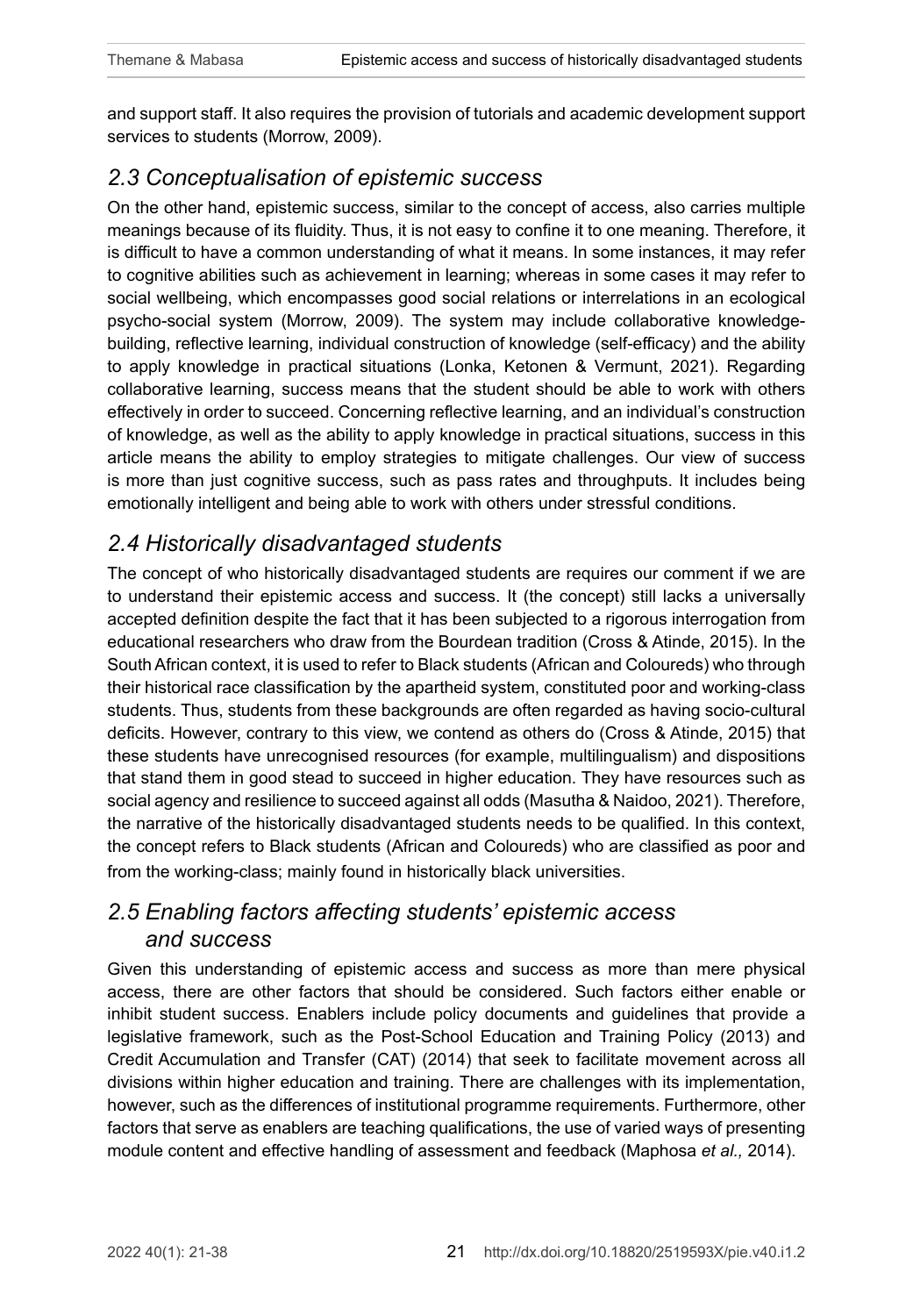### *2.6 Challenges to students' epistemic access and success*

Besides the enablers, there are also inhibitors to students' access and success, such as students' lack of preparedness, their incapability of using resources, lack of teaching and learning space, and a lack of academic writing and study skills (Badat, 2020). Other challenges include epistemic exclusion of vulnerable students (such as those who are from historically disadvantaged backgrounds) because of lack of resources such as laptops and internet connectivity (Lavazza & Farina, 2020; Timmermann, 2020). Additionally, online teaching and learning during the COVID-19 pandemic can be a disabler for epistemic access and success (Badat, 2020). Finally, there is also an emergence of epistemic uncertainties brought about by the COVID-19 pandemic. For example, universities are uncertain about how to implement online teaching as there are no clear policies to guide and regulate it. Most of the activities are on a trial and error basis (Viale, 2020; Dunwoody, 2020). For example, in some instances students submit their assessment activities online, only to find that their work does not appear in the system. When students make a follow-up, there are no clear policies and guidelines yet for recourse (Kaup *et al.,* 2020).

What emerges from this literature so far is: how do students from disadvantaged backgrounds succeed in their studies especially during the COVID-19 pandemic? Such information obtained may be helpful to universities, researchers and policy makers in addressing the COVID-19 pandemic and then especially for resource-poor students. It is against this backdrop that this study sought to explore strategies used by students from historically disadvantaged backgrounds to succeed during the COVID-19 pandemic. To this end, the research questions for the study were formulated.

#### 3. Research questions

#### Main question:

How do students from historically disadvantaged backgrounds access and succeed in their studies during the COVID-19 pandemic?

#### Sub-questions:

- 1. What challenges do students from historically disadvantaged backgrounds encounter as a result of the COVID-19 pandemic regarding epistemic access?
- 2. What challenges do such students encounter as a result of the COVID-19 pandemic regarding epistemic success?
- 3. How do such students deal with these challenges?

#### 4. Theoretical framework

There are different theories that can be used in researching students' epistemic access and success in higher education such as: Social Realism (Archer & Archer, 1995), Activity Theory (AT), (Engeström, 1999), Legitimation Code Theory (LCT) (Bernstein, 2000; Maton, 2013), and Resilience Theory (RT) (Garmezy, 1987). Lastly, epistemic access and success may be explained through Resilience Theory (RT). For this paper, we have applied the Resilience Theory (Garmezy, 1987) to examine the issue.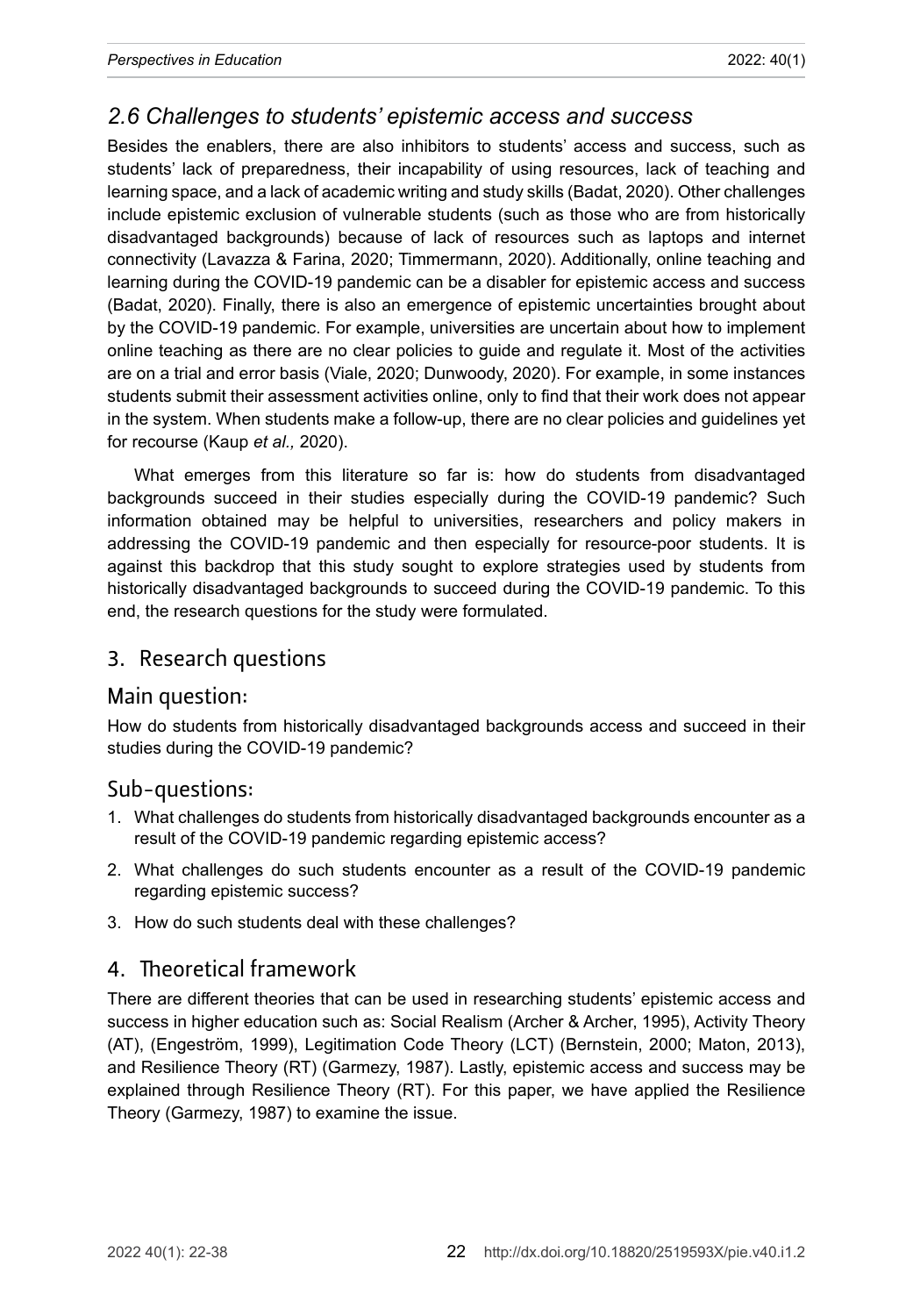# *4.1 Resilience Theory*

*R*esilience can be understood in different ways: as a process and as an outcome. As a process it refers to an individual's ability to adjust well to a special adversity (Theron, 2016). As an outcome, it refers to the ability to maintain or regain strength despite significant stress or adversity (Kalisch *et al.,* 2017). Therefore, in essence resilience is an individual's ability to succeed under difficult situations. This can be achieved by the ability to draw from one's own resources, such religious beliefs or self-efficacy. In some cases, the ability to overcome adverse circumstances may come from one's connectivity with other people or societal structures such as family, friends and the community. This we can refer to as social capital.

Broadly speaking, it encapsulates how some individuals, through self-agency, can bounce back in life after experiencing adversity. But, when scrutinised more closely, it carries numerous meanings. Rutter (2013) looks at it as an *adaptation* of an individual to a situation when given the right resources and social supportive environment. Garmezy (1987) looks at it from a socio-ecological perspective: where success relies on individual, family and support factors.

Werner (2000) argues that for a person to succeed in the face of adversity that person should have appropriate individual attributes, family support, emotional support and external system support such as the church, political organisations and non-governmental organisations (NGOs) in place. What emerges from this discourse is well captured by Duchek, Raetz and Scheuch (2020) who outline the tenets of resilience as *anticipation, coping and adaptation*. These imply that the individual should be able to anticipate adversity before it arrives, and prepare for it. In doing so, the individual increases their chances of coping with adversity. But, since such an anticipated situation may be unavoidable, the individual should adapt to a new situation, that is, to bounce back.

Thus, in this study, we used this theory because we found it appropriate to scaffold the participants' responses that helped us in answering the research question. This was done by using two of the three tenets of the theory, as already outlined. We looked at how students coped with adversity caused by the COVID-19 pandemic. For example, how they coped and adapted in their studies during online teaching, learning and assessment. We looked at the way in which the students used their social capital to cope and also how they leveraged their self-agency and socio-ecological iterations to adapt in order to succeed during the COVID-19 pandemic. The use of Resilient Theory is consistent with how others have used it. For example, Sommer, Howell and Hadley (2016) used it to analyse how to stay positive and build strength during organisational crises and Duchek, Raetz and Scheuch (2020) used it to explore the role of diversity in organisational resilience. More specifically, the theory was used by Cassidy (2015) on the nature of the association between academic self-efficacy and academic resilience to develop an intervention meant to promote resilience in students. Additionally, Mwangi *et al.* (2015) focused on the relationship between academic resilience and academic achievement among secondary school students in Kenya. This evidence points to the importance of the Resilient Theory as a theoretical lens in understanding students' epistemic access and success.

# 5. Methodology

This study adopted the qualitative research approach, where a case study research design was used. Since the study intended to serve as an instrument to inform diverse stakeholders such as researchers, policy makers, students and lecturers, we adopted a single-instrumental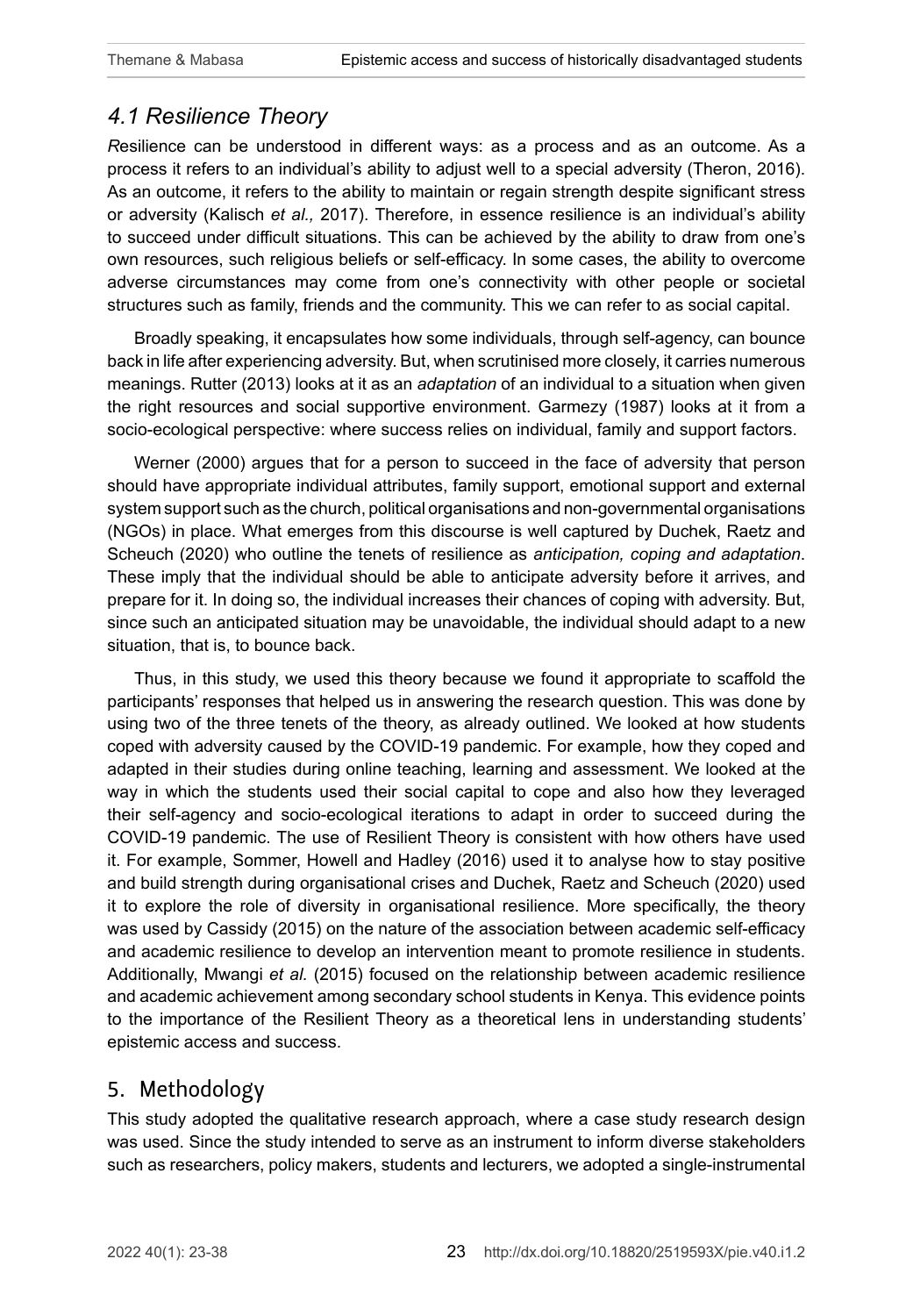case study (Stake, 1995; Yin, 2018). It was used to explore strategies that students from historically disadvantaged backgrounds use to succeed in their studies during the COVID-19 pandemic at a South African university. We found the design suitable to understand the experiences of participants from their own viewpoint (Leedy & Ormrod, 2013). It also helped us to interact and gain nuanced insights on the way in which students coped with and adapted to the COVID-19 pandemic challenges.

#### *5.1 Sampling*

A purposive sampling strategy was used to select 18 participants from the School of Education at the University of Limpopo. This is a sampling strategy where participants are selected because of their potential to provide data relevant to the research question (Onwuegbuzie & Leech, 2007). Applying purposive sampling, the sample was divided into four categories. The first category was made up of 10 students, designated as S1, S2, S3, S4, S5, S6, S7, S8, S9 and S10. The second consisted of 2 members of the administrative staff, AS1 and AS2. The third category comprised 4 members of the academic staff, labelled as AC1, AC2, AC3 and AC4. The last category included 2 members of the support staff (residence and academic writing), referred to as SS1 and SS2. The reason for there being 18 participants was because those eighteen were deemed appropriate to provide the required data to answer the research questions.

The composition of the student sample had to meet the following five criteria: First, they had to be receiving financial aid through the National Student Financial Aid Scheme (NSFAS) in the final year of the programme. The NSFAS criterion was important because currently it is regarded as a measure by the Department of Higher Education and Training (DHET) for students who come from historically disadvantaged backgrounds (Jackson, 2002). Second, they were supposed to have come from quintile 1, 2 or 3 schools. The quintile system of schools advocates for a funding system that promotes equity, which means that schools that are well resourced receive less money from the national government, while poorly resourced schools are allocated more money. Schools classified as quintile 1, 2 or 3 are less resourced (Mwabu & Schultz, 1996). Third, they had to come from a township or a rural village area. This was a measure of their being from disadvantaged backgrounds. Four, they had to have succeeded in their studies, and not to have repeated a subject in their studies. This was important because we wanted only students who were successful, despite the challenges they faced during the COVID-19 pandemic. Fifth, they had to be well-balanced in terms of gender and residence type. The residence type question sought to find out the experiences of those living in the university residences and those who lived in the university neighbourhood because they face different challenges; for example, those off campus often experience a lack of electricity which the campus residents do not. This fifth criterion is an important one as it is high on the agenda for the transformation of higher education in South Africa in pursuit of social justice and equity (Department of Education, 1997). This was achieved by using the purposive sampling strategy where the academic records were perused to identify successful students by gender.

The administrative staff were selected based on having direct experience with the students' access and throughput. They provided us with the data related to the profiles of students. We were then able to select those who succeeded in terms of academic performance. The administrative staff also had to have had at least two years' experience working at the university. This level of experience was deemed necessary as they would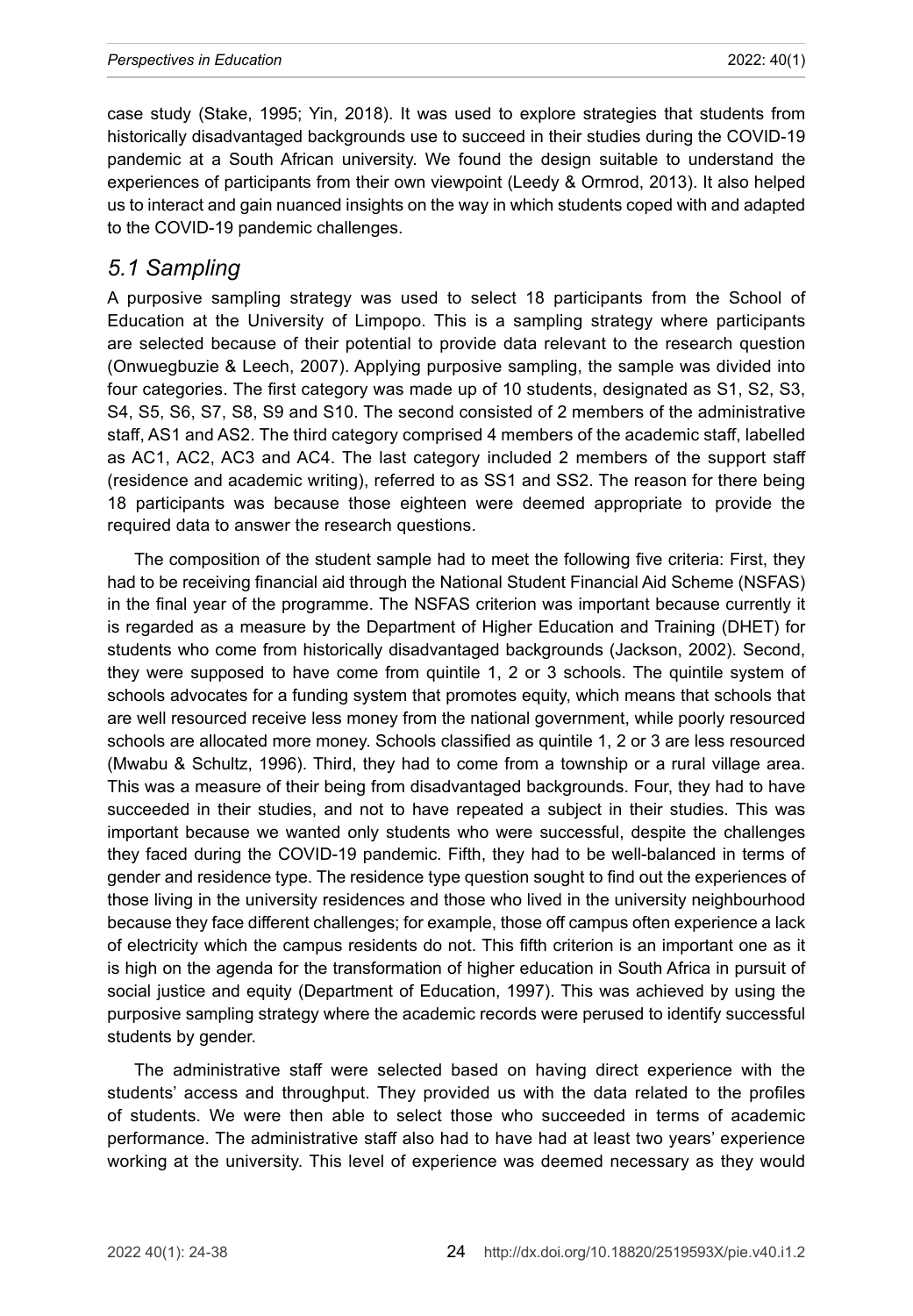be able to provide data regarding how students used their services for support. Academic staff had to be associated with the programmes for which the selected students were registered. These were important for the supplying of data related to the students' academic performance in the lecture halls and laboratories. The support staff had to have had at least two years' experience of working with students in their various capacities. This category was important for supplying data on how student support services (library, computer centre, counselling) were used by the students.

### *5.2 Data construction*

Data were constructed through four datasets as follows:

Dataset 1: Data on the profile of the School of Education was constructed by collating data on the academic and administrative staff, the curriculum orientation, the overall instructional programme, the formal access arrangements for students and staff, the student numbers (size) of the school, the student distribution by gender and the broad philosophy of the school in terms of what it sees as its distinctive mission and identity. This data came from a combination of interviews with the academic, administrative, support staff, students and the relevant school documents, such as school calendar (Document A) and academic records (Document B). These documents were important to distinguish between the profiles of students who came from disadvantaged backgrounds and those who did not. For example, the documentation was used to distinguish between those who qualified for NSFAS and those who did not. They also helped us to select those who were successful and those who were not (from academic records: Document B).

Dataset 2: Sampled students were interviewed individually using a semi-structured interview protocol that covered the three research foci of the study (experience, engagement and effects) and the three cultural domains (institutional, academic, student) that frame the investigation. In line with our theoretical framework (process and outcomes) and as a response to the research questions, the interview dataset helped us to identify nuances in the students' teaching and learning experiences as well as to explore their engagement with their peers, lecturers and support staff, and the effect thereof. Of specific importance for this study, was an understanding of their biography/background and the implications of campus experience.

Dataset 3: School administration staff were individually interviewed to determine the formal arrangements for access and service as well as the collective experiences of student problems, needs, challenges and concerns from the point of view of the administrative staff. This evidence was meant to triangulate the data to explain experiences of the studentadministration encounter and the extent to which this interface facilitates or frustrates academic access and success.

Dataset 4: School academic staff were interviewed as well to determine their understanding of the student experience and their enumeration of the obstacles to student progression within the academic sphere. This data provided a lecturer's perspective on the student encounter with the teaching and learning context of a particular school and how lecturers identified the problems and their resolution in academic terms.

# *5.3 Data analysis*

De Casterlé *et al.* (2012) argue that qualitative data analysis can be a complex, laborious and time-consuming process. This is due to the need to follow specific steps in summarising the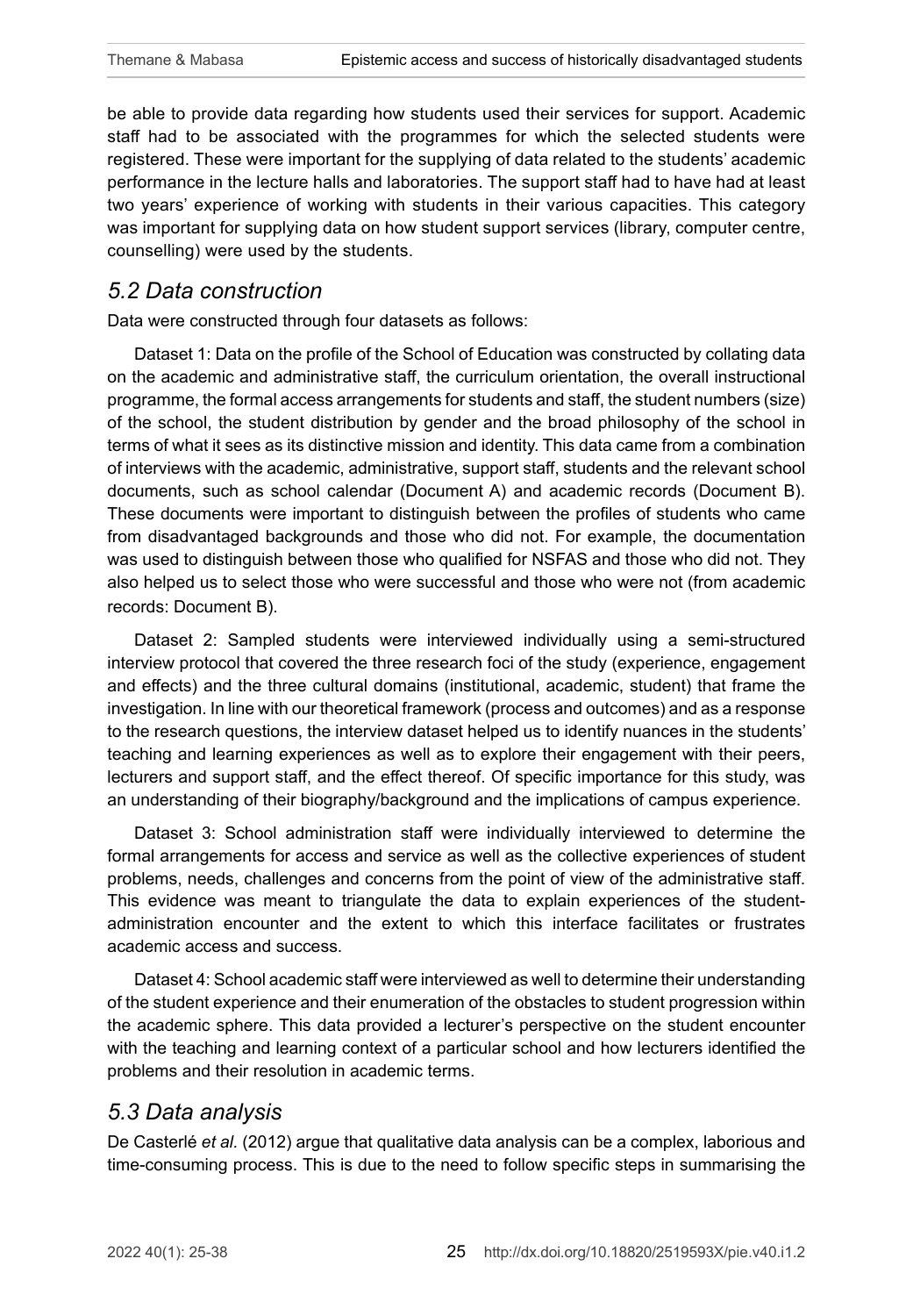constructed data. First, we followed Miles and Huberman's (2014) recommendation that the process of data analysis should follow three concurrent processes, namely, data reduction, data display and conclusion drawing or verification. Thus, we reread the data transcripts closely several times until we had distilled what we found to be manageable data. We then coded the data on a data matrix. According to Miles and Huberman (2014), codes are tags or labels that are assigned to the documents or segments of documents (i.e., paragraphs, sentences or words) to help catalogue key concepts while preserving the context in which these concepts occur. The coding process included development, finalisation and application of the code structure. Using codes, we examined what was articulated, that is the content and how it was said, i.e. the language usage. From the process of coding we kept moving back and forth between data analysis and the literature, and that helped us to develop four themes.

Using the Resilient Theory, we could make meaning out of emerging themes, as Azungah (2018) advises, and we were enabled to merge the empirical evidence from the data with theoretical explanations (Miles, Huberman & Saldana, 2014). This oscillation between the past literature on epistemic success and the collected data to develop themes helped us to answer the research question. Thus, the past literature helped us to leverage data analysis on Resilient Theory. Therefore, we were able to distil the essence, meanings and norms, order, patterns and rules that led us to the following four themes: Challenges encountered regarding access to teaching and learning, challenges encountered regarding success, strategies that students use to deal with the challenges, support that students get to deal with the challenges and lessons learnt from their experiences. These themes were derived from the research questions and the data constructed.

# *5.4 Ethical considerations*

Data for this article comes from a larger study project: Understanding epistemic access and success of historically disadvantaged students in South African universities (REC-01-155- 2019) that was approved by the Faculty of Humanities Research Ethics Committee at the University of Johannesburg. Different sites were used to collect data, including the University of Limpopo. For this reason, the University of Limpopo gave gatekeeper permission.

Regarding ethical issues, we considered the following: informed consent, confidentiality, discontinuance, anonymity, protection from harm and data management. The participants were given informed consent forms to complete. This was done before the research process commenced. They were also informed that they were at liberty to withdraw from the study should they have felt uncomfortable at any time. Additionally, their identities were kept anonymous. We also promised that the data would be used for research purposes only. Furthermore, we ensured that our interaction with them was not in any way harmful to them. For example, we observed social distancing by using telephone and online discussion with the participants in order to adhere to COVID-19 protocols. Finally, the data were secured for future use at the University of Johannesburg archives and anonymised at the site where the study was conducted. This was because the research was conducted by the University of Johannesburg, while the University of Limpopo was just the research field.

# *5.5 Trustworthiness of the research*

The trustworthiness of a study plays an important role in ensuring the integrity of a study (Lincoln, Lynham & Guba, 2011). In this study, we undertook five steps (credibility, transferability, dependability, conformability and subjectivity) to ensure the trustworthiness of our findings.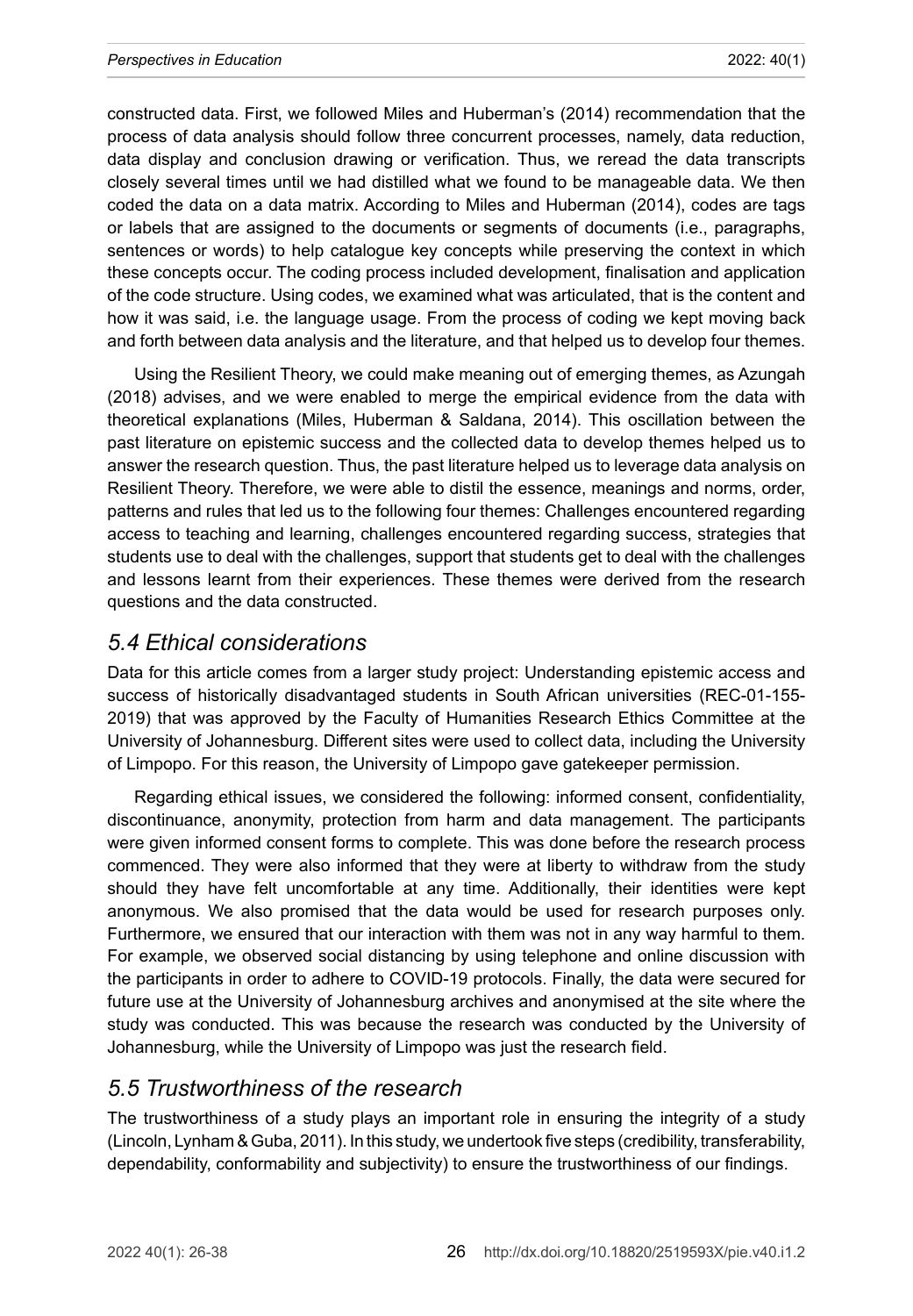This was done as follows: To ensure the credibility of the study, we went back to the participants for member-checking after the transcription of the interviews. We read the transcripts to them to ascertain the correctness of the way in which transcripts were captured and asked them to confirm or negate. In instances where there were discrepancies, transcripts were rephrased. There was also continuous interaction between the participants and the researchers until the finalisation of the study.

Transferability of the findings was done by ensuring that we constructed rich and more nuanced data. For example, we ensured that their responses were thick enough by probing and rephrasing questions to give a clear picture of issues related to epistemic access and success. The participants' responses helped us to obtain detailed information on the context. This helped us to maximise the transferability of the findings of the study to other contexts.

Regarding the dependability of the study, certain steps were taken to ensure whether another researcher who followed the same steps could arrive at comparable findings. To this end, we used transparent approaches by using more than one method of data construction (interviews and documents) as described earlier. Regarding conformability and subjectivity, we had to ensure that the findings and conclusions are based on the data collected from the participants and not our own extrapolation.

### 6. Findings

The findings reveal that students encountered diverse challenges during the COVID-19 pandemic, but were able to overcome them. They used various strategies to succeed, which provided lessons to be learned going forward. These become clear in the discussion below.

# *6.1 Challenges encountered by students regarding access to learning*

We were guided by our research questions to develop themes as explained under the data analysis section. Therefore, the first theme was based on the first question that focused on the challenges encountered by students in accessing higher education. The first issue noted by students and staff members was regarding the access to teaching and learning using online facilities. When the COVID-19 pandemic struck, it found that universities, similar to many other sectors, were unprepared. The university staff needed to find or create alternative ways to respond to the challenges. For example, lecturers had to switch to online delivery. Most historically disadvantaged universities were unfamiliar with online teaching and learning. The staff and students had to adjust to new ways of doing things (Maphalala, Khumalo & Khumalo, 2018). The unpreparedness of staff and students posed serious challenges. Lecturers struggled to prepare lessons for online teaching. In some instances, they needed guidance from students on how to use online learning facilities such as the Blackboard platform. One lecturer (AC2) when asked about his experience in the use of Blackboard to be able to teach, responded by indicating that:

It is very difficult. It is very confusing because it is a combination of stuff and the culture. And mostly, it is … because the curriculum… you know you get it at a later stage because you missed a lot of stages because of the lack of training in the use of facilities such as the Blackboard. So, we had to learn a lot of things in a short space of time.

The students confirmed that lecturers encountered challenges with online teaching. In some instances, staff requested them to assist them in the use of online facilities. One student (S9) said: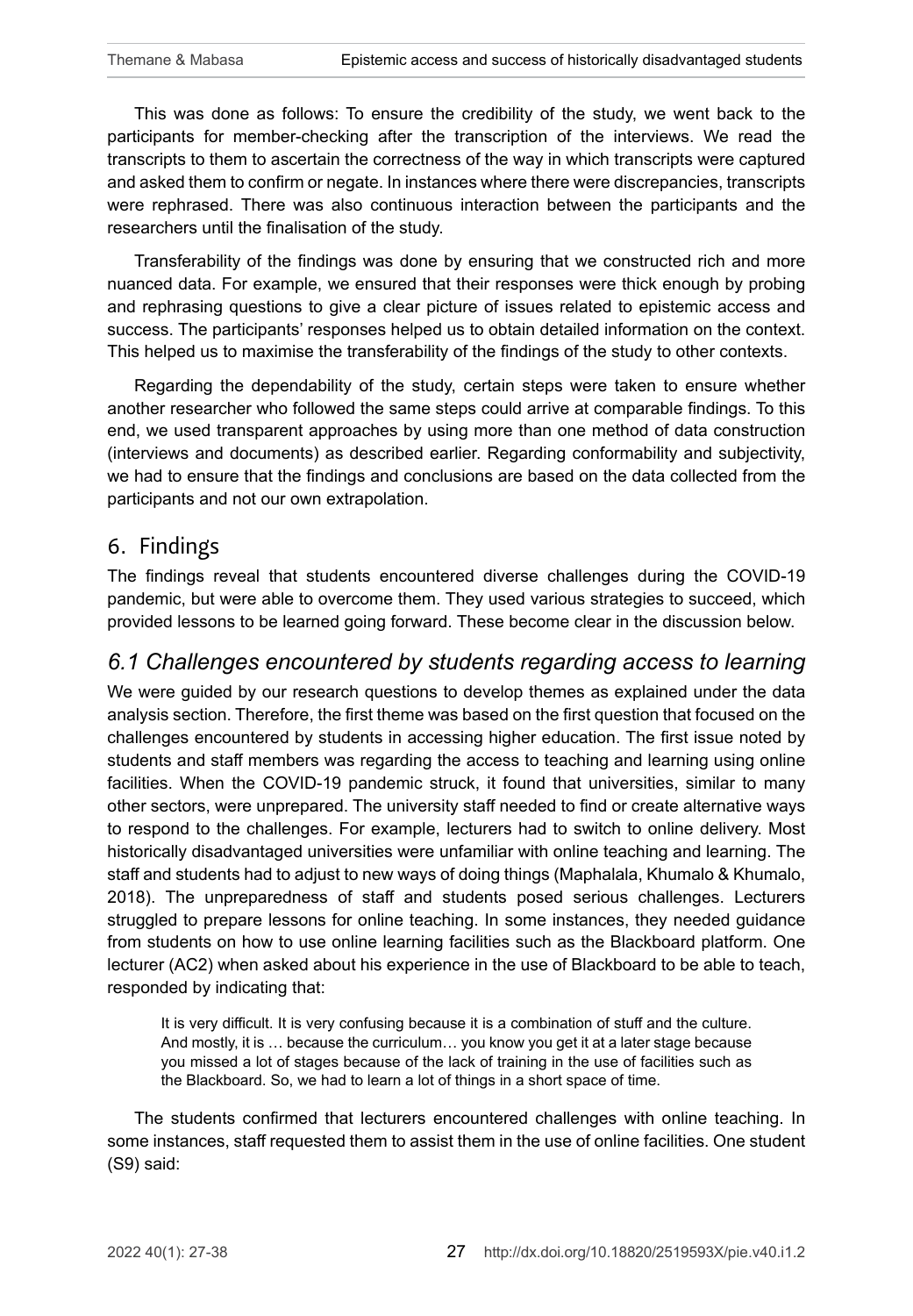Most of the lecturers were not familiar with this new mode of teaching online. They had to adjust. It took them a very long time to adjust. They could not even present a lecture using a blackboard. So we had to work under pressure and it was not a good thing at all. We had to accommodate our lecturers instead of them accommodating us. But even now some of our supervisors are still struggling. They would tell us that they are old, they do not know these things, referring to Blackboard.

These responses by the lecturer and the student highlight the challenges that students encountered regarding access to teaching and learning because of the COVID-19 pandemic. This finding is consistent with the observation by Badat (2020) who points out that online teaching and learning poses a big threat to access in higher education in South Africa, especially for students who come from historically disadvantaged backgrounds.

Another set of challenges that filtered from the data was on the availability of mobile data and in some cases network coverage. One student (S4) succinctly expressed it as such:

We who come from rural areas, had challenges with internet connectivity. We were unable to log into the system and consequently, could not attend some of the classes. The geographic location of where we are staying suffers from unstable network connection. To remain connected, we had to move from one room to the other or move outside the house. This was also compounded by lack of mobile data because it is very expensive for us, which affected our learning.

This response shows that the pandemic affected students differently. Those who came from disadvantaged backgrounds had difficulties in gaining access to online learning. The geographic area in which their homes are situated did not serve as a conducive learning environment. Students who live in deep rural areas are often confronted with this type of challenge. This finding is in line with Aini *et al.* (2020), who observed that students using e-learning tools face a variety of challenges, including internet connectivity. They also found that students had no e-learning system support. The challenge is more acute in rural areas than in urban areas. Consequently, students in rural areas are likely to remain behind in terms of access to the curriculum than those in urban areas. This is likely to perpetuate inequalities. This was compounded by the lack of policy guidelines on teaching and learning during the COVID-19 pandemic.

#### *6.2 Challenges encountered by students regarding success*

Other than the access challenges, students also experienced challenges that affected their success. One such challenge was regarding assessment (Motsa, 2021). Staff members seemed not to have been prepared for online assessment strategies. The students, on the other hand, complained about having to switch to typing essays on Blackboard from the conventional handwritten essays. They indicated that typing slowed their pace in answering questions, resulting in their being unable to finish their assessment tasks timeously. One student (S3) captured this as follows:

We used to fight with our lecturers with regard to the duration of time allocated for the exam. We were not familiar with typing when writing a test. I remember when writing an economics test, 80% of us could not finish. When we told the lecturer, he just said: "that is nothing". They were not prepared to accommodate us on assessments. They also did not give us enough time to prepare for the exams.

From this excerpt, we can see that the pandemic posed a huge challenge to the academic programmes at universities, especially in terms of teaching, learning and assessment for the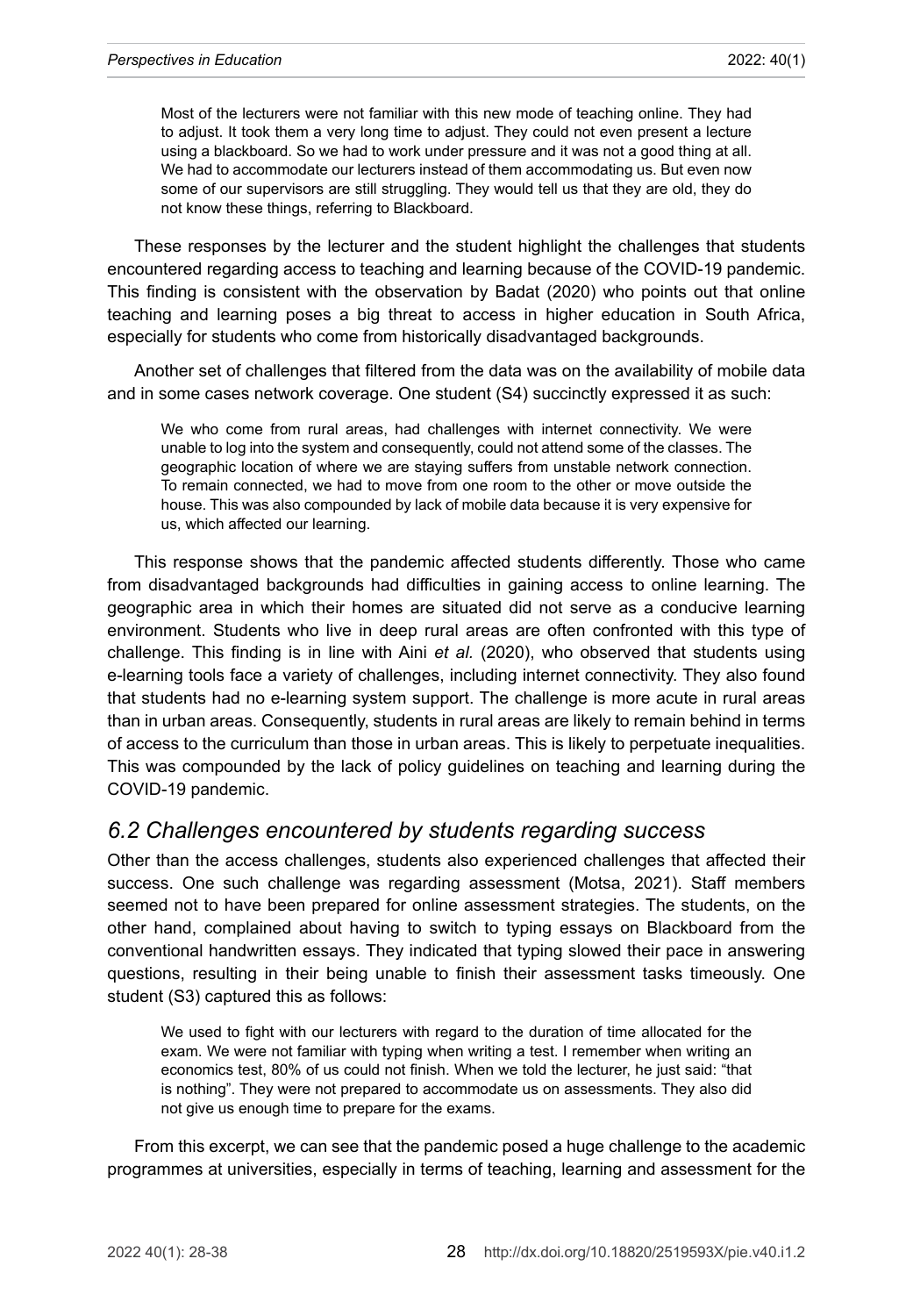lecturers and students. This disrupted the academic plan as outlined in the university calendar at the sample at the University of Limpopo (Document A).

It is also worth noting that the use of online learning destroyed the peer-to-peer collaboration amongst students. The social distancing regulation made it difficult for them to use group work in their studies. The participants argued that social distancing worked against their usual way of doing things such as studying together to assist one another. However, contrary to this assertion, one student (S1) stated emphatically that: "We do gather together. That is how we help each other with university work such as group discussions and assignment writing". This appears to have been in contravention of the COVID-19 pandemic regulations. This observation may imply that students from disadvantaged backgrounds improvised in various ways, including stepping out of the bounds of the pandemic regulation in order to succeed. This is in line with the findings by Varol *et al.* (2021) who observed that students were willing to adhere to the COVID-19 pandemic regulations; but not always, especially not when it stood between them and success.

# *6.3 Strategies used to mitigate challenges encountered on access and success*

In answering the sub-question on "How do they deal with these challenges?" Our findings revealed that several strategies needed to be adopted. We found that the lecturers and students collaborated to mitigate the adverse experiences in enhancing access and success during the COVID-19 pandemic, especially in the use of online technologies. They had to work together to enhance access and success. One student (S5) was emphatic by saying that:

We had to work well in collaboration with our lecturers. They were understanding and tried to accommodate us where we did not understand. In instances where we missed classes due to lack of connectivity or internet instability, they recorded lessons which we could have access to after the class. They also sent us notes that we were able to use. But when we write tests, they usually do not give additional time. One of the lecturers (AC4) corroborated the student's response by saying:

We work well with the students. We did provide notes for them. Those who miss classes due to a variety of reasons, including network problems, are provided with recordings of lessons and notes. When they write a test, we do give them additional time due to unstable network connectivity. We also teach during weekends and after hours to accommodate all the students.

The increased collaboration between students and lecturers is a vital strategy for students' access and success. Regarding assessment, contrary to what one of the students indicated earlier, one lecturer (AC1) revealed that students were given additional time to accommodate the challenges that students experienced during assessment, for example, typing. Students claimed that they were not used to answering examinations through typing, and therefore needed more time to do so. The differences might be due to the variation in their interpretation of the concept of additional time. This finding is in line with what Rowan and Galanakis (2020) observed, namely, that increased collaboration between stakeholders held the key to mitigating adverse effects on schooling during the COVID-19 pandemic. Furthermore, Toquero (2020) outlines additional strategies, which include the migration of students from campuses to their homes to avoid the spike in infections and scaling up lecturers' training for online learning and teaching strategies.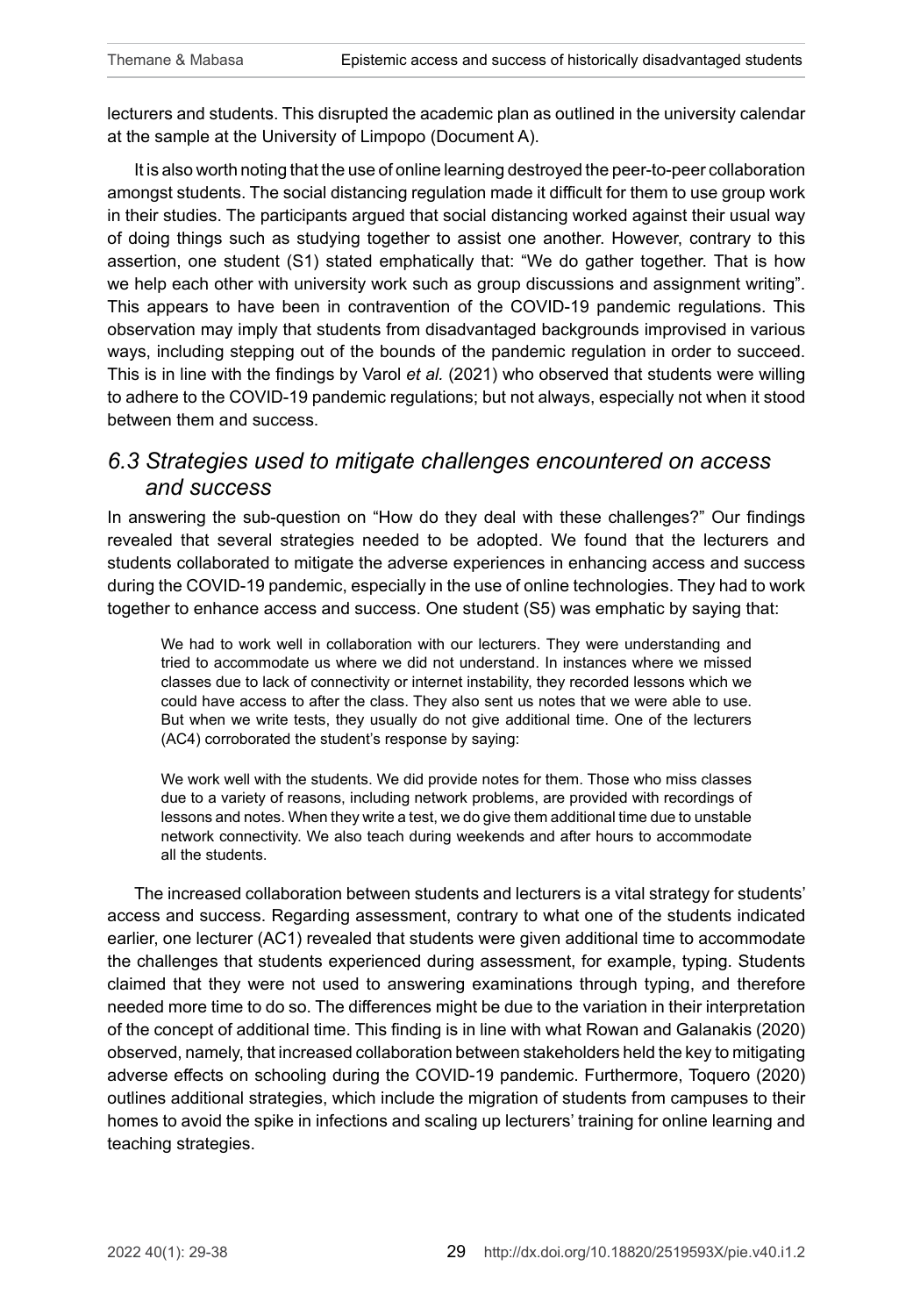The students indicated that they had developed several survival strategies. For example, concerning the lack of network connectivity, they had to return to their places of residence near the university where there is strong internet connectivity. Those who are far from the university, indicated that they survived by moving from one spot to another in search of strong connectivity. One student (S1) said: "We move from one spot to another. For example, I move from the garage to the living room and ultimately outside the house until I find an appropriate spot". They also help each other by working in groups even when writing a test (S1). Our findings confirmed the relevance of the Resilience Theory in this context and have provided a robust analysis of its use. The theory stresses the survival of an individual who is facing adverse circumstances. That is, how an individual can bounce back through self-agency after experiencing an adversity in life. The analysis shows that the students overlooked their negative circumstances (lack of resources such as computers, textbooks and proper accommodation) to beat the odds and succeed in their studies during the COVID-19 pandemic. It has enabled us to reveal that, despite their impoverished backgrounds, these students have succeeded during the COVID-19 pandemic, as evidenced by their academic records (Document B).

# *6.4 Support provided for students*

In this theme, we highlight the support that the university provides to enable epistemic access and success during the COVID-19 pandemic. This support can be divided into two categories, namely, the support from administrative staff and the support from the support staff.

As a result of the pandemic, students had to be sent home and this made it difficult for all students to physically access help from the university, especially from the administrative staff. For example, in a case where a student wanted to change courses and/or add a course on the study programme, it was not easy to do so. This became a barrier because it would not be possible to access such help. Consequently, there arose a need for an alternative way of supporting them. The university administrative staff member (AS2) enthusiastically explained the alternative supporting strategy by stating that:

We have opened a school-based email address, as the volume of individual emails became too cumbersome to handle efficiently. This approach facilitated the interaction between students and us. However, the school email option had its own limitation in that some students could not communicate effectively due to language barriers in expressing what their problems actually were. Consequently, in some cases, it was difficult to assist the students as they could not be easily decoded.

This finding reveals the challenges the administrative staff encountered in their effort to support the students whilst they were away from campus. The challenges revolve around the limitations in the use of emails and the difficulty in decoding what students were communicating. This finding has also been revealed in a study by Zhang *et al.* (2020). They found that to appropriately deal with the issue of many emails and to still efficiently communicate with the students, there was a need for information on the superhighway (this is an extensive electronic network appropriate for the rapid transfer of information).

In addition to the support by administrative staff, there was also support from the support staff (academic excellence centre, counselling). Their role in creating an enabling environment for epistemic access and the success of students has proved critical. This is evidenced by the use of some of the interventions to deal with challenges faced by the students. They provided support and counselling to staff and students who were self-quarantining. In some cases, they provided sanitisers, masks and basic information necessary for dealing with the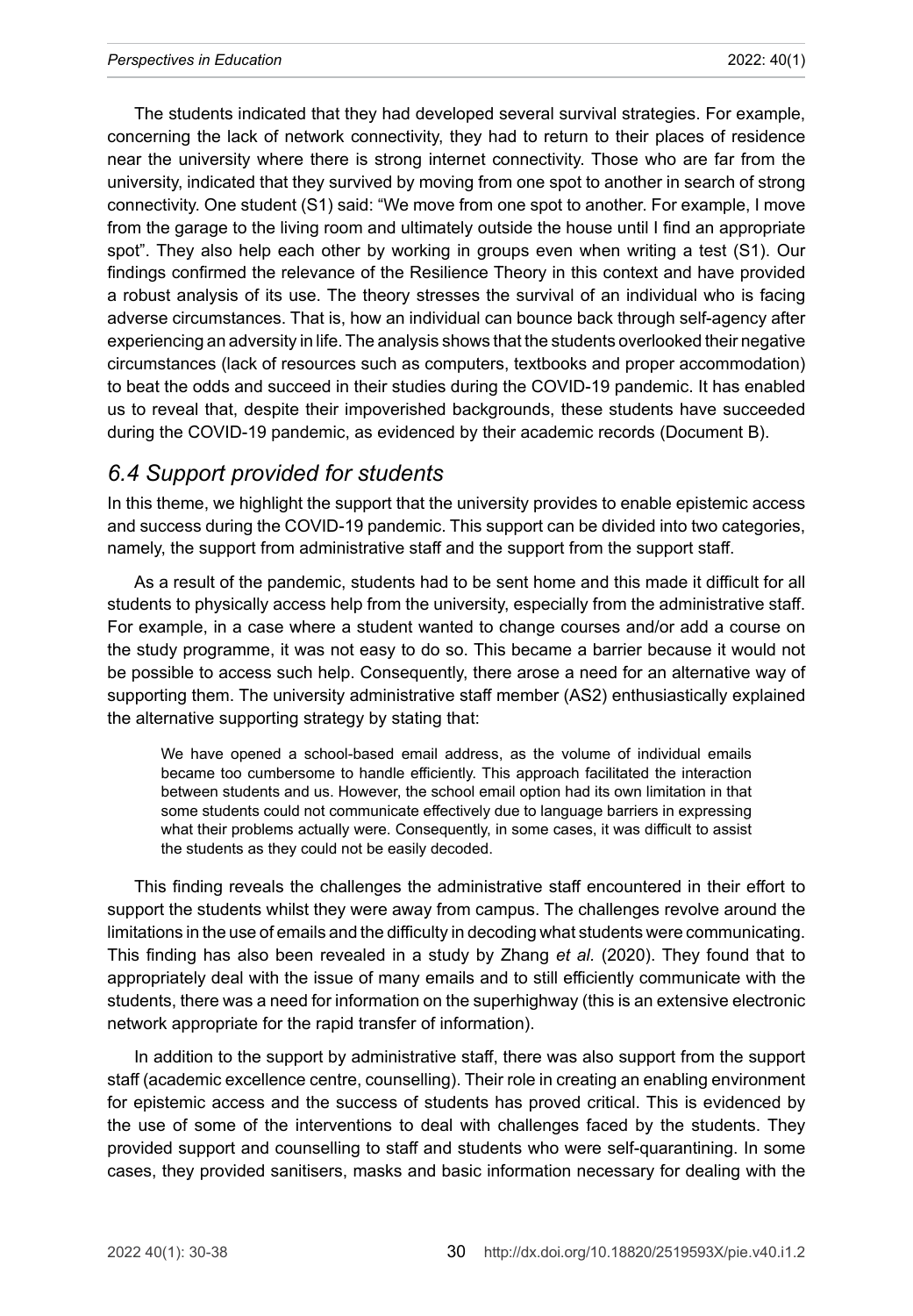COVID-19 pandemic regulations and peer education. This kind of support and counselling was necessary for the students to help them be strong and continue to access classes. This support was critical for success in their studies during the COVID-19 pandemic. One support staff (SS2) member captured their role succinctly by stating that:

During the COVID-19 pandemic, we counselled a number of students who had different challenges such as anxiety and depression due to the loss of a family member who had succumbed to the disease. Also, there were those who tested positive and were afraid that they were going to die. Furthermore, there were those who struggled to cope with their studies because they are by nature visual and kinaesthetic students.

The above comment by the support staff member shows that most students were emotionally and psychologically affected by the pandemic. Counselling was especially important for support and motivation to enable students to cope with attending classes, having access to lessons and ultimately succeed (Govender, Reddy & Bhagwan, 2021). This sentiment was corroborated by one of the participating students (S3) who remarked that:

Peer education helped me to know people, meet different people, know them and talk to them. It helped me to be brave and outgoing and interact more. Before then I was a shy and closed person. I never raised my hand in class for the past three years. They taught me about health issues such as teenage pregnancy and other health related issues.

The COVID-19 pandemic, similar to any other pandemic, requires group therapy as one of the strategies to conquer its psychological and social effects (Sheraton *et al.,* 2020). As Brusadelli *et al.* (2020) indicate, group therapy is important as it could be done online, where participants can support each other to cope with adverse circumstances. Thus, it could be done while observing the COVID-19 pandemic health protocols. From the preceding response, one can sense that the students felt more empowered when working in groups (Orrù *et al.,* 2020; Mpango *et al.,* 2020).

Furthermore, the university supported the students in numerous ways, including with the provision of mobile data bundles. Students indicated that this was helpful support as some of them did not have access to these resources. This was confirmed by one of the students (S7), who stressed:

We experienced challenges with mobile data and had to move back to campus so that we could make use of the university computers and Wi-Fi. The Wi-Fi enabled us to form WhatsApp groups, which provided us with an opportunity to form peer group learning. We were able to communicate faster with fellow students. For example, through video clips and live chat functions, we were able to make use of learning apps to make learning easier. Furthermore, the university provided accommodation for us, which offered great relief.

Providing these facilities helped students to form study groups, which is in line with the tenets of Resilient Theory. Thus, we used the theory to understand how these narratives about student support enabled epistemic access and success. As already indicated, the Resilient Theory posits that epistemic access and success is dependent on the individual's adaptation to an environment that has an intersection of ecological support involving family, peer support and social structures (Rutter, 2013; Garmezy, 1987). In other words, epistemic access and success is broader than physical entry as espoused by Morrow (2009).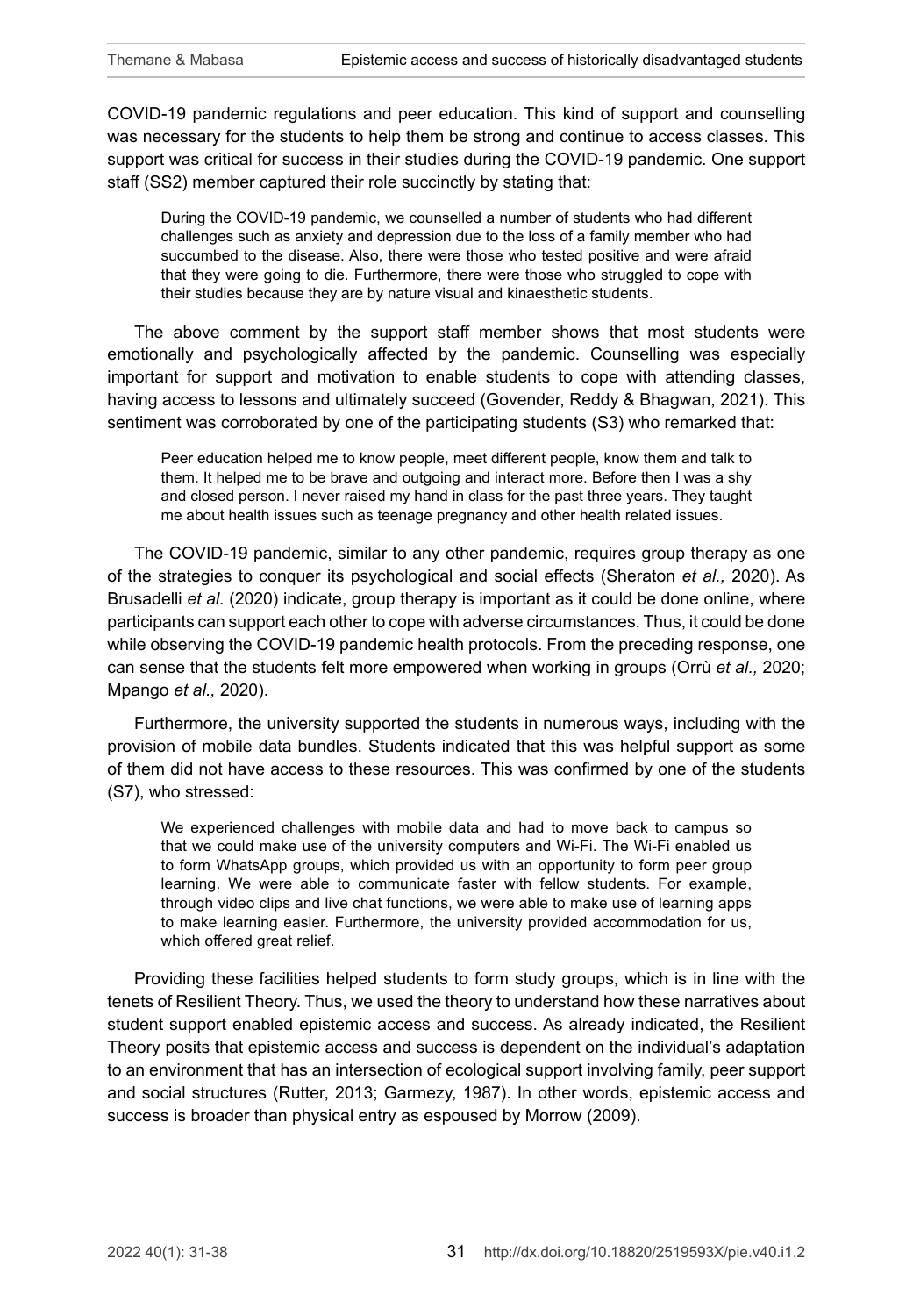# 7. Discussion

The study sought to explore how students from historically disadvantaged backgrounds have access to and succeed in their studies at institutions of higher learning especially during the COVID-19 pandemic. The study revealed that students from historically disadvantaged backgrounds had several challenges regarding access and success during the COVID-19 pandemic.

Concerning access, the challenges included difficulties with online teaching and learning due to the unpreparedness of staff and students, the lack of availability of mobile data and network coverage, especially for students who are in deep rural areas. This is in accordance with the observation by Badat (2020) when he remarks that online teaching is fraught with difficulties and challenges. The observation is also consistent with other studies elsewhere. In the Philippines, Agung, Surtikanti and Quinones (2020) found that availability, access and sustainability of an internet connection remain a challenge for individual students, especially during the COVID-19 pandemic. The implication is that lack of connectivity may reinforce disparities between students who have stable connectivity and those who have challenges with connectivity.

Regarding success, the study revealed that students experienced challenges that affected their success. The challenges centred mainly around online assessment. These included: typing of assignments and the inability to work in groups when doing projects and laboratory experiments. However, despite these challenges, students' narratives during interviews showed how they used their resilience to survive and succeed. This finding is in line with the observation by Dewart *et al.* (2020) who said that students encountered challenges in running their practical clinical assessments because they could not be done online. Kaup *et al.* (2020) also highlight the difficulties of using online assessment. However, they went further to propose a solution to the challenge by indicating that universities can use Proctorio and a Google Chrome extension that monitors students when they write exams. Mseleku (2020) indicates that a major problem is on how to avoid plagiarism during examinations. Maddumapatabandi and Gamage (2020) went into detail by indicating the major challenge with online assessment is that the absence of invigilators and supervisors make it difficult to ensure the legitimacy and reliability of the examinations, whilst at the same time maintaining the integrity of assessment methods. The next and the most important issue is how students mitigate against the challenges identified.

In dealing with the challenges identified, the students employed varied strategies such as collaboration with one another, flexibility in teaching and learning, individual innovation and socio-ecological systems. In line with the Resilient Theory, the strategies enabled the students to access and succeed despite challenges posed by the COVID-19 pandemic.

# 8. Implications of the study

These findings have several implications for universities, researchers and policy makers. For universities the study has laid bare the inequalities among students. Our data have revealed that some students have no access to resources such as laptops and network connectivity that are often taken for granted. There is a need for universities to be more creative and innovative in maximising the use of technology in teaching and learning. The pandemic has amplified the need for student support, especially for those coming from historically disadvantaged backgrounds, in order to improve their epistemic access and success.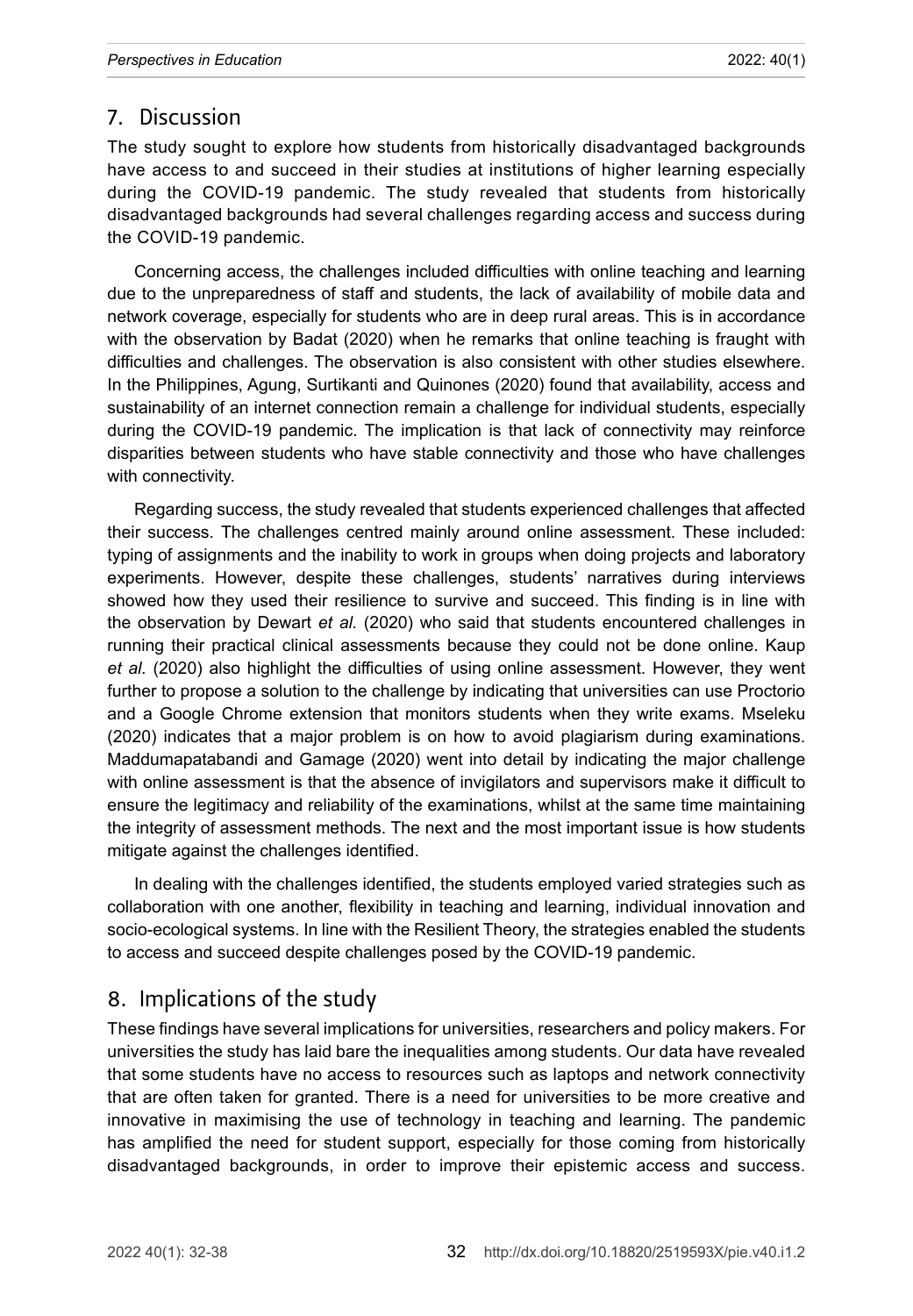Additionally, this study has underscored the importance of self-agency as a cornerstone to adapting to adverse situations brought on by the COVID-19 pandemic. There is also a need to improve quality assurance mechanisms on assessment. Lastly, it should be noted that even though this study is not generalisable to a wider population, the implications espoused here are crucial for the South African higher education system. This could help to enhance critical pedagogies and community partnerships by allowing students to be innovative and creative to access online teaching and learning, and by fostering community partnerships with their peers, support staff, the academic and administrative staff as a leverage for their access and success in their studies.

# 9. Conclusion

The study sought to explore strategies that students from historically disadvantaged backgrounds use to succeed during the COVID-19 pandemic. This was done by using the Resilient Theory as a lens for the study. We found that students from historically disadvantaged backgrounds experienced challenges regarding access and success at university during the COVID-19 pandemic. Access challenges included lack of mobile data and problems with network connectivity. Despite the challenges, the students adapted to the situation in order to succeed. This was done by employing different survival strategies as outlined in the findings. This implies that contrary to the Bourdean deficit theory, regarding students from historically disadvantaged backgrounds, they can still have epistemic access and success during adverse circumstances such as the COVID-19 pandemic.

# 10. Acknowledgements

The authors would like to acknowledge the Ali Mazrui Centre for Education Studies at the University of Johannesburg for funding the study.

# References

Adnan, M. & Anwar, K. 2020. Online learning amid the COVID-19 pandemic: Students' perspectives. *Online Submission*, 2(1): 45-51.<https://doi.org/10.33902/JPSP.2020261309>

Agung, A.S.N., Surtikanti, M.W. & Quinones, C.A. 2020. Students' perception of online learning during COVID-19 pandemic: A case study on the English students of STKIP Pamane Talino. *SOSHUM: Jurnal Sosial Dan Humaniora*, 10(2): 225-235. [https://doi.org/10.31940/soshum.](https://doi.org/10.31940/soshum.v10i2.1316) [v10i2.1316](https://doi.org/10.31940/soshum.v10i2.1316)

Aini, Q., Budiarto, M., Putra, P.O.H. & Rahardja, U. 2020. Exploring e-learning challenges during the global COVID-19 pandemic: A review. *Jurnal Sistem Informasi*, 16(2): 57-65. <https://doi.org/10.21609/jsi.v16i2.1011>

Alexander, R. 2008. Education for all, the quality imperative and the problem of pedagogy. consortium for research on educational access, transitions and equity (CREATE) pathways to access*. Research Monograph No.* 20: 1-60.

Archer, M.S. & Archer, M.S. 1995. *Realist social theory: The morphogenetic approach*. Cambridge: Cambridge University Press.<https://doi.org/10.1017/CBO9780511557675>

Aristovnik, A., Keržič, D., Ravšelj, D., Tomaževič, N. & Umek, L. 2020. Impacts of the COVID-19 pandemic on life of higher education students: A global perspective. *Sustainability*, 12(20): 8438. <https://doi.org/10.3390/su12208438>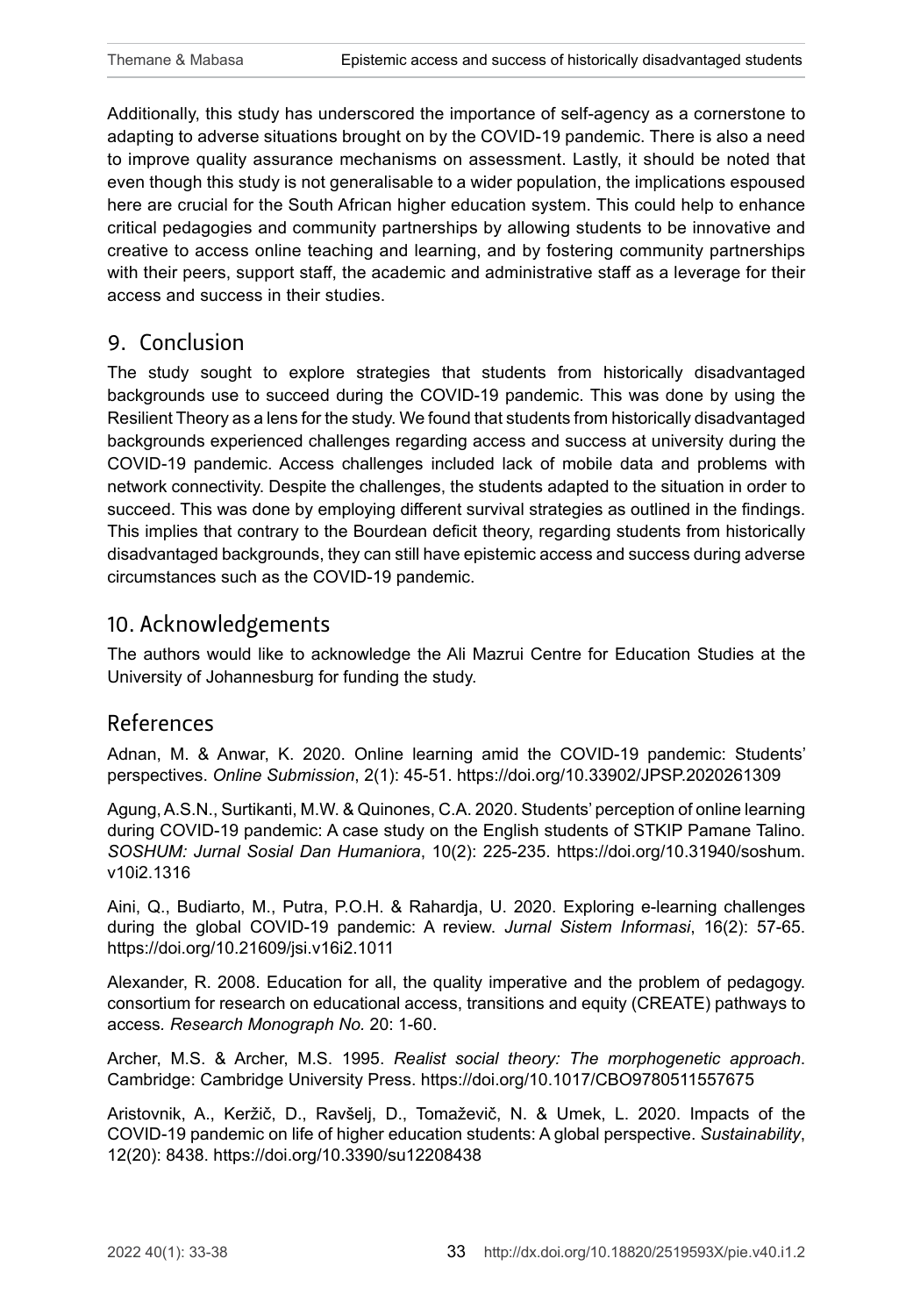Azubuike, O.B., Adegboye, O. & Quadri, H. 2021. Who gets to learn in a pandemic? Exploring the digital divide in remote learning during the COVID-19 pandemic in Nigeria. *International Journal of Educational Research Open*, 2: 100022. [https://doi.org/10.1016/j.](https://doi.org/10.1016/j.ijedro.2020.100022) [ijedro.2020.100022](https://doi.org/10.1016/j.ijedro.2020.100022)

Azungah, T. 2018. Qualitative research: deductive and inductive approaches to data analysis. *Qualitative Research Journal*, 18(4): 1-18.<https://doi.org/10.1108/QRJ-D-18-00035>

Badat, S. 2005. South Africa: Distance higher education policies for access, social equity, quality, and social and economic responsiveness in a context of the diversity of provision. *Distance Education*, 26(2): 183-204.<https://doi.org/10.1080/01587910500168843>

Badat, S. 2014. South African higher education in the 20th year of democracy: Context, achievements and key challenges. Pretoria: HESA.

Badat, S. 2020. Reproduction, transformation and public South African higher education during and beyond Covid-19. *Transformation: Critical perspectives on Southern Africa*, 104(1): 24-42. <https://doi.org/10.1353/trn.2020.0030>

Bernstein, B. 2000. *Pedagogy, symbolic control, and identity*. London: Rowman & Littlefield Publishers.

Bozalek, V., Garraway, J. & McKenna, S. 2011. Case studies of epistemological access in foundation/extended curriculum programme studies in South Africa. *Cape Town: Pearson, ISBN*, 978-970.

Brusadelli, E., Ferrari, L., Benetti, M., Bruzzese, S., Tonelli, G.M. & Gullo, S. 2020. Online supportive group as social intervention to face COVID lockdown. A qualitative study on psychotherapists, psychology trainees and students, and community people. *Research in Psychotherapy: Psychopathology, Process, and Outcome*, 23(3):279-290. [https://doi.](https://doi.org/10.4081/ripppo.2020.501) [org/10.4081/ripppo.2020.501](https://doi.org/10.4081/ripppo.2020.501)

Cassidy, S. 2015. Resilience building in students: The role of academic self-efficacy. *Frontiers in Psychology*, 6: 1781.<https://doi.org/10.3389/fpsyg.2015.01781>

Costandius, E., Nell, I., Alexander, N., Mckay, M., Blackie, M., Malgas, R. & Setati, E. 2018. #FeesMustFall and decolonising the curriculum: Stellenbosch University students' and lecturers' reactions. *South African Journal of Higher Education*, 32(2): 65-85. [https://doi.](https://doi.org/10.20853/32-2-2435) [org/10.20853/32-2-2435](https://doi.org/10.20853/32-2-2435)

Council on Higher Education (CHE). 2010. Access and throughput in higher education: Three case studies*. High Education Monitor*, 9:1-200.

Cross, M. & Atinde, V. 2015. The pedagogy of the marginalized: Understanding how historically disadvantaged students negotiate their epistemic access in a diverse university environment. *Review of Education, Pedagogy, and Cultural Studies*, 37(4): 308-325. [https://doi.org/10.108](https://doi.org/10.1080/10714413.2015.1065617) [0/10714413.2015.1065617](https://doi.org/10.1080/10714413.2015.1065617)

Cross, M. 2018. *Steering epistemic access in higher education in South Africa, institutional dilemmas*. Buenos Aires, Argentina: CLACSO.<https://doi.org/10.2307/j.ctvn96g5c>

de Casterlé, B.D., Gastmans, C., Bryon, E. & Denier, Y. 2012. QUAGOL: A guide for qualitative data analysis. *International Journal of Nursing Studies*, 49(3): 360-371. [https://doi.](https://doi.org/10.1016/j.ijnurstu.2011.09.012) [org/10.1016/j.ijnurstu.2011.09.012](https://doi.org/10.1016/j.ijnurstu.2011.09.012)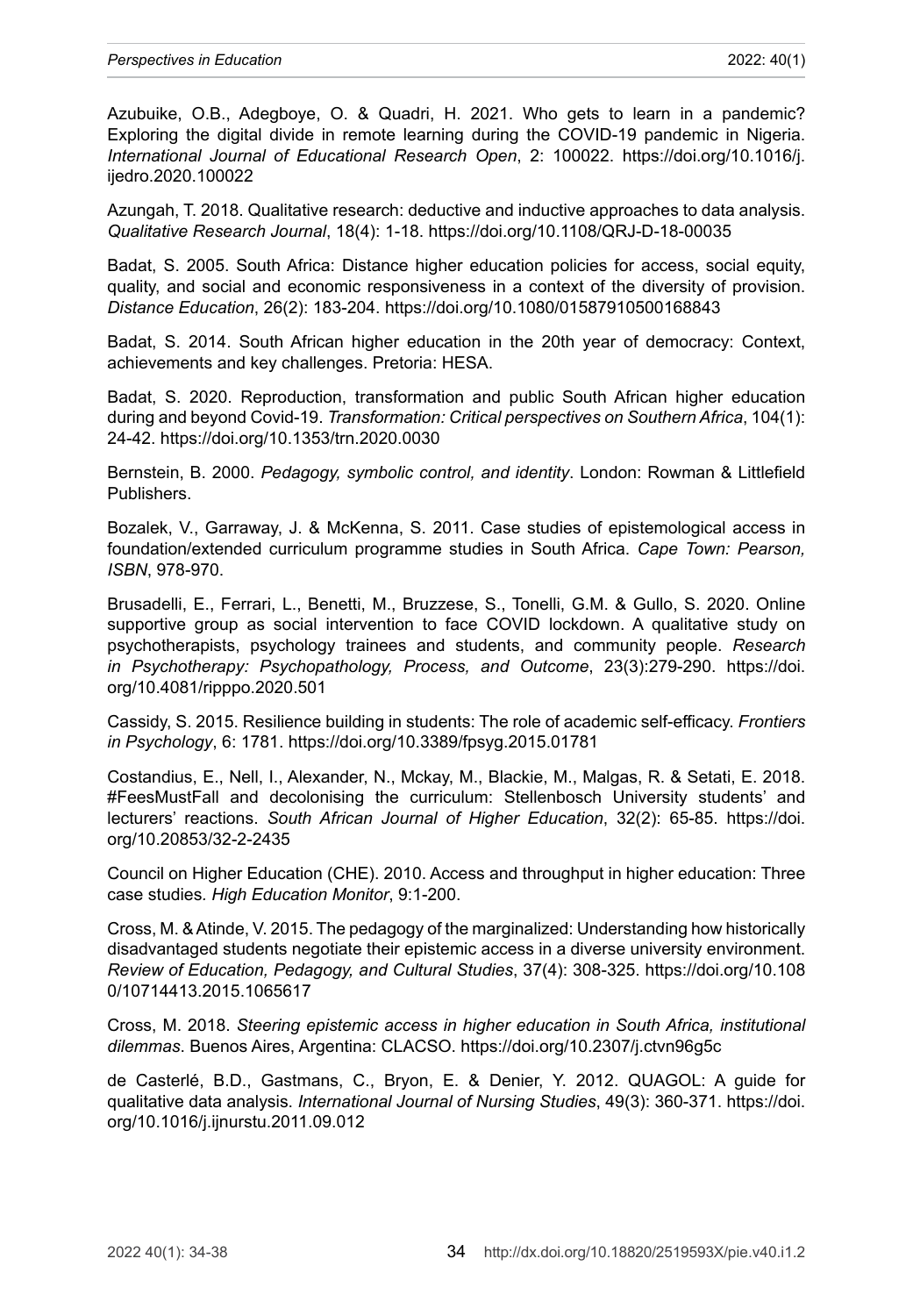Department of Education (DoE). 1995. *White Paper on Education and Training, Notice 196 of 1995*. Cape Town: Parliament of the Republic of South Africa.

Department of Education (DoE). 1997. *Education White Paper 3: A Programme for the Transformation of Higher Education*. Pretoria: Department of Education.

Department of Higher Education and Training (DoE). 2013. *White Paper for Post-School education and training: Building an expanded, effective and integrated post-school system*. Pretoria: Department of Higher Education and Training.

Department of Higher Education and Training (DHET). 2013. Recognition of Prior Learning (RPL) Coordination Policy. 31 March. *Government Gazette*, 609(39876): 1-24.

Department of Higher Education and Training (DHET). 2017. The Articulation Policy for the Post-School Education and Training system of South Africa. Pretoria: Government Printers.

Dewart, G., Corcoran, L., Thirsk, L. & Petrovic, K. 2020. Nursing education in a pandemic: Academic challenges in response to COVID-19. *Nurse Education Today*, 92: 104471. [https://](https://doi.org/10.1016/j.nedt.2020.104471) [doi.org/10.1016/j.nedt.2020.104471](https://doi.org/10.1016/j.nedt.2020.104471)

Diluxe, M., Duga, A.L., Girinshuti, G., Ahmadi, A. & Lucero-Prisno III, D.E. 2021. Eswatini's formidable task of fighting against COVID-19. *Razi International Medical Journal*, 1(1).

Dlamini, R. & Ndzinisa, N. 2020. Universities trailing behind: unquestioned epistemological foundations constraining the transition to online instructional delivery and learning. *South African Journal of Higher Education*, 34(6): 52-64.<https://doi.org/10.20853/34-6-4073>

Duchek, S., Raetze, S. & Scheuch, I. 2020. The role of diversity in organizational resilience: a theoretical framework. *Business Research*, 13(2): 387-423. [https://doi.org/10.1007/](https://doi.org/10.1007/s40685-019-0084-8) [s40685-019-0084-8](https://doi.org/10.1007/s40685-019-0084-8)

Du Plooy, L. & Zilindile, M. 2014. Problematising the concept of epistemological access with regard to foundation phase education towards quality schooling. *South African Journal of Childhood Education*, 4(1): 187-201. <https://doi.org/10.4102/sajce.v4i1.51>

Engeström, Y. 1999. Activity theory and individual and social transformation. *Perspectives on Activity Theory*, 19(38): 19-30. <https://doi.org/10.1017/CBO9780511812774.003>

Essop, A. 2020. *The changing size and shape of the higher education system in South Africa 2005-2017*. Johannesburg: Ali Mazrui Centre for Higher Education Studies.

Gamede, T 2006. The biography of "access" as an expression of human rights in South African education policies. Unpublished PhD thesis. Pretoria: University of Pretoria.

Garmezy, N. 1987. Stress, competence, and development: Continuities in the study of schizophrenic adults, children vulnerable to psychopathology, and the search for stressresistant children. *American Journal of Orthopsychiatry*, 57(2): 59-174. [https://doi.](https://doi.org/10.1111/j.1939-0025.1987.tb03526.x) [org/10.1111/j.1939-0025.1987.tb03526.x](https://doi.org/10.1111/j.1939-0025.1987.tb03526.x)

Govender, N., Reddy, P. & Bhagwan, R. 2021. Academic and psychological challenges of Health Students during the COVID-19 pandemic: A University of Technology perspective. *Perspectives in Education*, 39(3): 44-61.<https://doi.org/10.18820/2519593X/pie.v39.i3.5>

Jackson, R. 2002. The national student financial aid scheme of South Africa (NSFAS): How and why it works. *The Welsh Journal of Education*, 11(1): 82-94. [https://doi.org/10.16922/](https://doi.org/10.16922/wje.11.1.7) [wje.11.1.7](https://doi.org/10.16922/wje.11.1.7)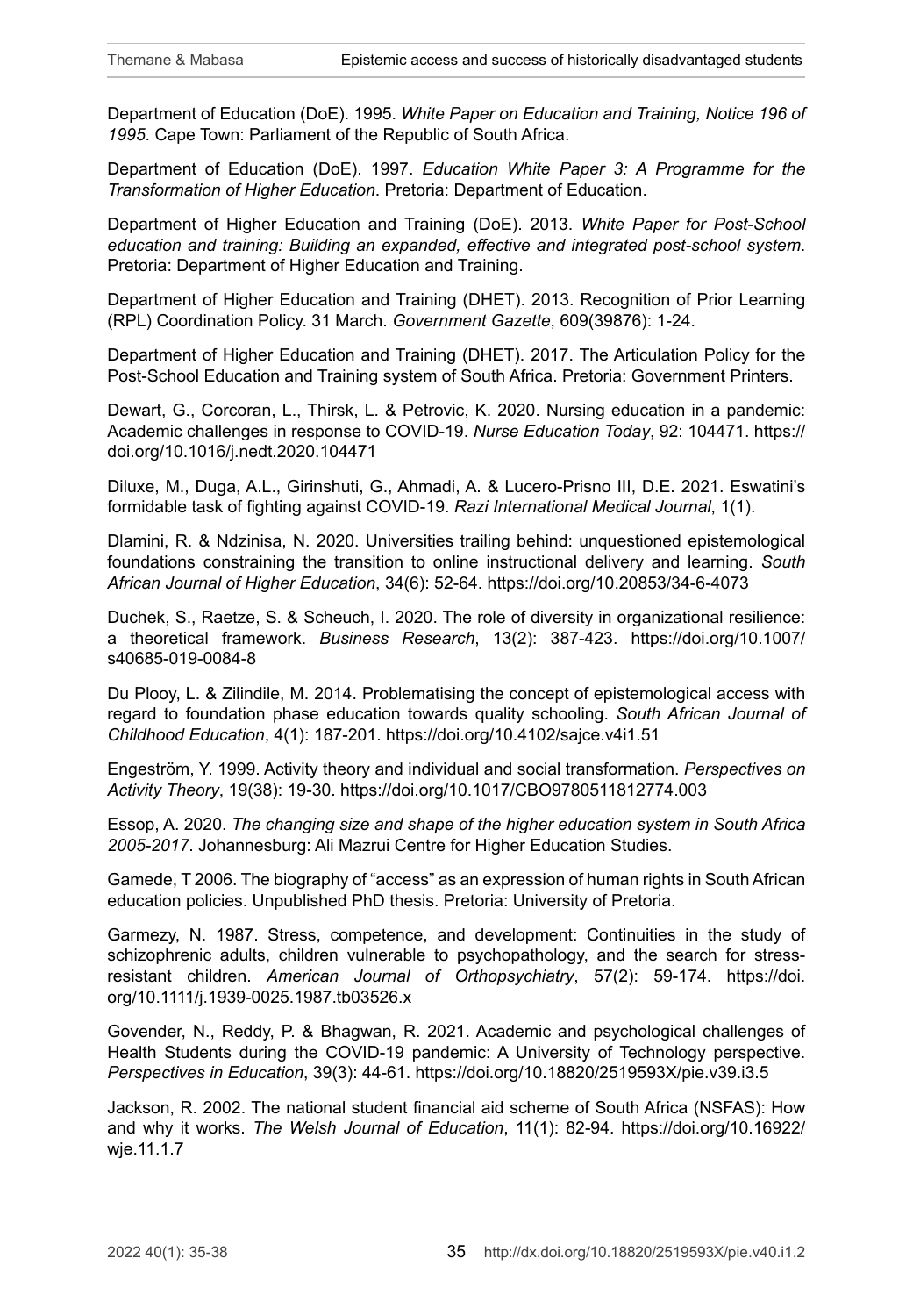Kalisch, R., Baker, D.G., Basten, U., Boks, M.P., Bonanno, G.A., Brummelman, E., Chmitorz, A., Fernàndez, G., Fiebach, C.J., Galatzer-Levy, I. & Geuze, E. 2017. The resilience framework as a strategy to combat stress-related disorders. *Nature Human Behaviour*, 1(11): 784-790. <https://doi.org/10.1038/s41562-017-0200-8>

Kaup, S., Jain, R., Shivalli, S., Pandey, S. & Kaup, S. 2020. Sustaining academics during COVID-19 pandemic: the role of online teaching-learning. *Indian Journal of Ophthalmology*, 68(6): 1220-1221. [https://doi.org/10.4103/ijo.IJO\\_1241\\_20](https://doi.org/10.4103/ijo.IJO_1241_20)

Lavazza, A. & Farina, M. 2020. The role of experts in the Covid-19 pandemic and the limits of their epistemic authority in democracy. *Frontiers in Public Health*, 8: 356. [https://doi.](https://doi.org/10.3389/fpubh.2020.00356) [org/10.3389/fpubh.2020.00356](https://doi.org/10.3389/fpubh.2020.00356)

Leedy, D.P. & Ormrod, E.J. 2013. *Strategies for analysing quantitative data. Practical research: Planning and design*. London: Pearson.

Le Grange, L. 2020. Could the Covid-19 pandemic accelerate the uberfication of the university? *South African Journal of Higher Education*, 34(4): 1-10. <https://doi.org/10.20853/34-4-4071>

Leibowitz, B. & Bozalek, V. 2014. Access to higher education in South Africa. *Widening Participation and Lifelong Learning*, 16(1): 91-109.<https://doi.org/10.5456/WPLL.16.1.91>

Lewin, T. & Mawoyo, M. 2014. *Student access and success: Issues and interventions in South African universities.* Cape Town: The South African Institute for Advancement.

Lincoln Y.S., Lynham, S.A & Guba, E.G. 2011. Paradigmatic controversies, contradictions, and emerging confluences, revisited. In N.K. Denzin & Y.S. Lincoln (Eds). *The SAGE handbook of qualitative research*, fourth edition (pp. 97-128). Thousand Oaks, CA: Sage.

Lonka, K., Ketonen, E. & Vermunt, J.D. 2021. University students' epistemic profiles, conceptions of learning, and academic performance. *Higher Education*, 81(4): 775-793. <https://doi.org/10.1007/s10734-020-00575-6>

Maatuk, A.M., Elberkawi, E.K., Aljawarneh, S., Rashaideh, H. & Alharbi, H. 2021. The COVID-19 Pandemic and E-learning: Challenges and Opportunities from the Perspective of Students and Instructors." *Journal of Computing in Higher Education,* 1-18. [https://doi.](https://doi.org/10.1007/s12528-021-09274-2) [org/10.1007/s12528-021-09274-2](https://doi.org/10.1007/s12528-021-09274-2)

Maddumapatabandi, T.D. & Gamage, K.A. 2020. Novel coronavirus (COVID-19) pandemic: common challenges and response from higher education providers. *Journal of Applied Learning and Teaching*, 3(2): 1-11.

Manik, S. 2015. Calibrating the barometer: Student access and success in South African higher education institutions. *Alternation*, 17: 226-244.

Manram, R. & Maistry, S.M. 2018. Enabling wellbeing and epistemological access through an authentic assessment intervention: A case study of a higher education programme. *South African Journal of Higher Education*, 32(6): 305-325.<https://doi.org/10.20853/32-6-2982>

Maphalala, M., Khumalo, M. & Khumalo, P.N. 2018. Student teachers' experiences of the emergency transition to online learning during the Covid-19 Lockdown at a South African university. *Perspectives in Education*, 39(3): 30-43.

Maphosa, C., Sikhwari, T.D., Ndebele, C. & Masehela, M. 2014. Interrogating factors affecting students' epistemological access in a South African University. *Anthropologist*, 17(2): 409-420. <https://doi.org/10.1080/09720073.2014.11891450>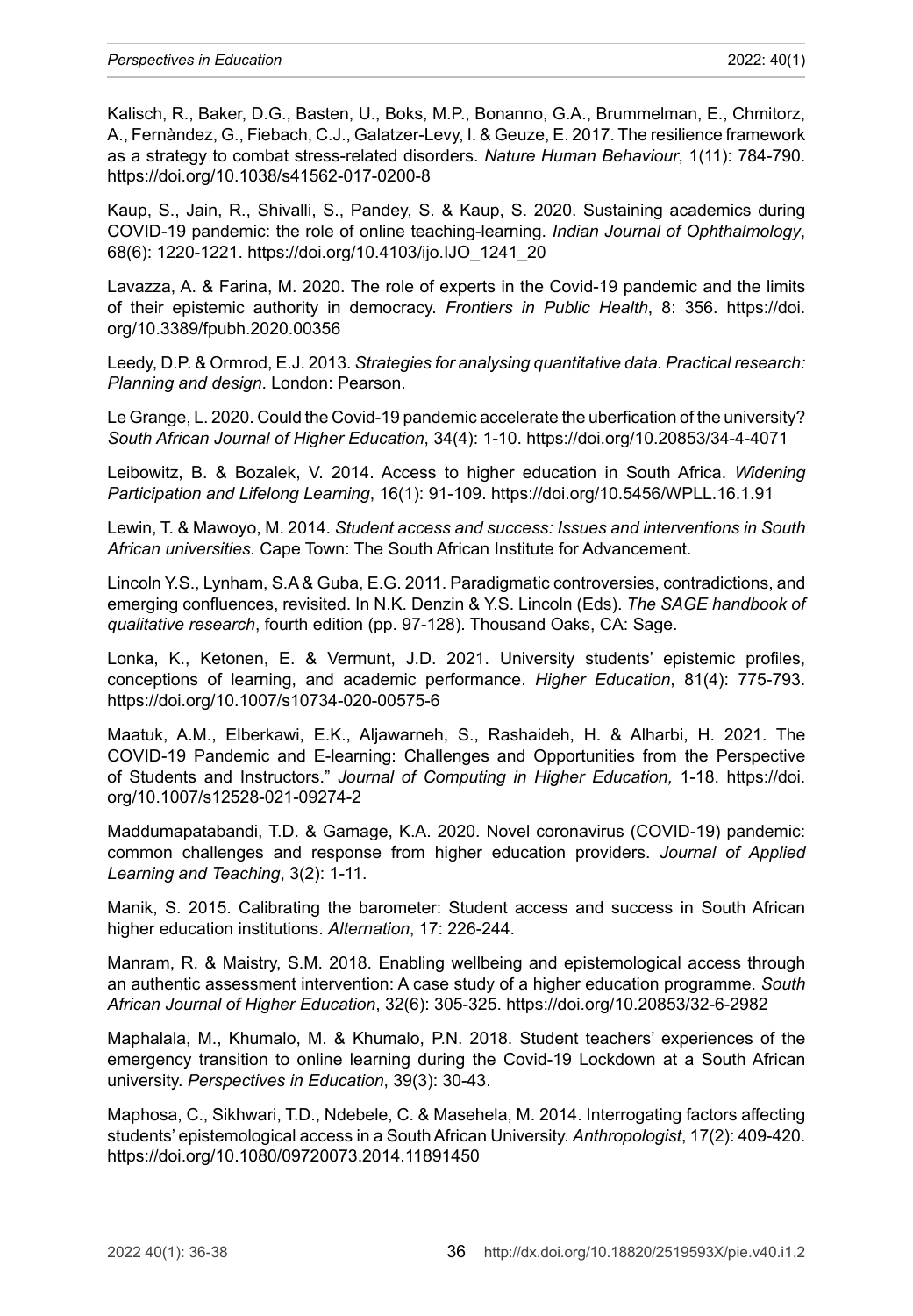Maton, K. 2013. *Knowledge and knowers: Towards a realist sociology of education*. London: Routledge. <https://doi.org/10.4324/9780203885734>

Masutha, M. & Naidoo, R. 2021. Stories from the margins. In M.K. Ralarala, L.S. Hassan & R. Naidoo (Eds.). *Knowledge beyond colour lines: towards repurposing knowledge generation in South African higher education*, (pp.59-77). Belville: UWC Press. [https://doi.](https://doi.org/10.52779/9781990995057/04) [org/10.52779/9781990995057/04](https://doi.org/10.52779/9781990995057/04)

Miles, M.B., Huberman, A.M. & Saldana, J. 2014. *Qualitative data analysis: A methods sourcebook.* London: Sage.

Morrow, W.E. 2009. *Bounds of democracy: Epistemological access in higher education*. Cape Town: HSRC.

Motala, S., Sayed, Y. & De Kock, T. 2021. Epistemic decolonisation in reconstituting higher education pedagogy in South Africa: the student perspective. *Teaching in Higher Education*, 1-17. <https://doi.org/10.1080/13562517.2021.1947225>

Motsa, N.D. 2021. COVID-19: Understanding and responding to the educational implications for the vulnerable children of Eswatini. *Perspectives in Education,* 39(3):17-29. [https://doi.](https://doi.org/10.18820/2519593X/pie.v39.i3.3) [org/10.18820/2519593X/pie.v39.i3.3](https://doi.org/10.18820/2519593X/pie.v39.i3.3)

Mpango, R., Kalha, J., Shamba, D., Ramesh, M., Ngakongwa, F., Kulkarni, A., Korde, P., Nakku, J. & Ryan, G.K. 2020. Challenges to peer support in low-and middle-income countries during COVID-19. *Globalization and Health*, 16(1): 1-4.<https://doi.org/10.1186/s12992-020-00622-y>

Mseleku, Z. 2020. A literature review of e-learning and e-teaching in the era of Covid-19 pandemic. *SAGE*, 57(52): 588-597.

Muller, J. 2014. Every picture tells a story: Epistemological access and knowledge. *Education as Change*, 18(2): 255-269.<https://doi.org/10.1080/16823206.2014.932256>

Mwabu, G. & Schultz, T.P. 1996. Education returns across quantiles of the wage function: Alternative explanations for returns to education by race in South Africa. *The American Economic Review*, 86(2): 335-339.

Mwangi C.N, Okatcha, F.M. Kinai, T.K. &, Ireri, A.M. 2015. Relationship between academic resilience and academic achievement among secondary school students in Kiambu County, Kenya. *International Journal of School and Cognitive Psychology,* S2: 003. [https://doi.](https://doi.org/10.4172/2469-9837.1000S2003) [org/10.4172/2469-9837.1000S2003](https://doi.org/10.4172/2469-9837.1000S2003)

Nel, C. & Kistner, L. 2009. The national senior certificate: Implications for access to higher education. *South African Journal of Higher Education*, 23(5): 953-973. [https://doi.org/10.4314/](https://doi.org/10.4314/sajhe.v23i5.48810) [sajhe.v23i5.48810](https://doi.org/10.4314/sajhe.v23i5.48810)

Nyamupangedengu, E. 2017. Investigating factors that impact the success of students in a higher education classroom: A case study. *Journal of Education,* 68: 113-130.

Onwuegbuzie, A.J. & Leech, N.L. 2007. Sampling designs in qualitative research: Making the sampling process more public. *Qualitative Report*, 12(2): 238-254.

Orrù, G., Rebecca, C., Gemignani, A. & Conversano, C., 2020. Psychological intervention measures during the COVID-19 pandemic. *Clinical Neuropsychiatry*, 17(2): 76-79. [https://doi.](https://doi.org/10.36131/CN20200208) [org/10.36131/CN20200208](https://doi.org/10.36131/CN20200208).

Pillay, P. 2020. Massification at universities of higher learning in South Africa. *Gender and Behaviour,* 18(1): 14784-14799.